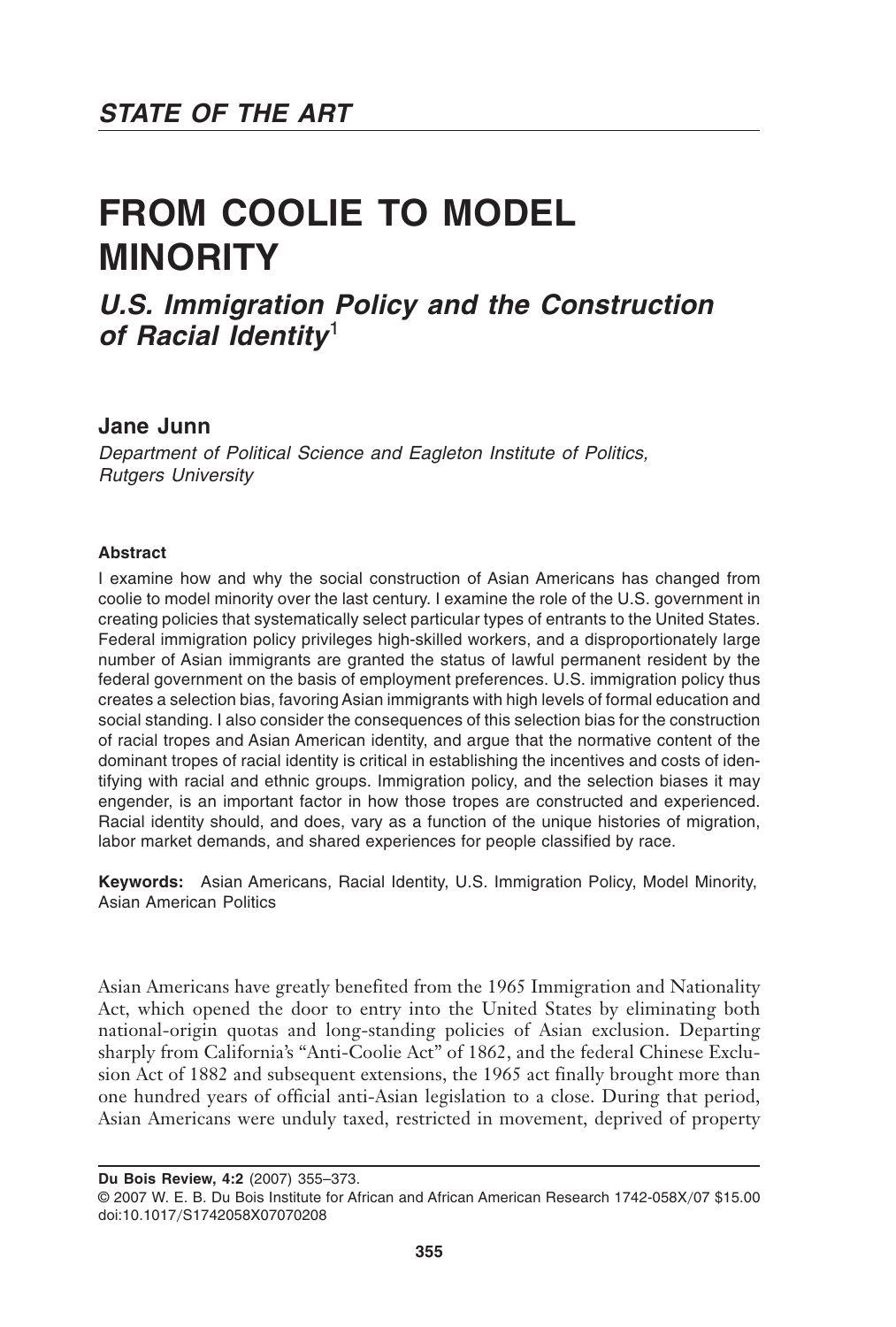ownership and voting enfranchisement, denied *habeas corpus*, driven from their homes by anti-Chinese riots, and imprisoned in internment camps by their own government ~Tichenor 2002; Ngai 2004, Daniels 2004; Haney-López 2006b, Pfaelzer 2007!. Supporting these racist policies was a clear construction of Asian Americans as *coolies*, a degraded race of "godless opium addicts, prostitutes, and gamblers" (Tichenor 2007, p. 7). Since 1965, however, Asian immigrants have arrived in unprecedented numbers. In 2005, more than 12 million Asian Americans lived in the United States.

With the change in federal immigration policy, the dominant trope for Asian Americans has shifted dramatically from *coolie* to *model minority*. In "America's 'Model Minority,'" Louis Winnick articulates the construction of a new "yellow peril," one which is invading the corporations and gated communities of the United States:

The flood in recent decades of Asian immigrants to the U.S. was planned by no one, and would likely have been forestalled had a lingeringly racist Congress foreseen it.... This errant immigration policy, however, turned out to be a golden blunder, serendipity writ large. By inadvertence and over uncharted pathways, it brought to the United States millions of new workers, all with an unappeasable hunger for jobs and multitudes with eminently marketable skills, advanced education, and unbounded career ambitions (Winnick 1990, p. 22).

Though situated in an economic position 180 degrees from that of the day-laboring *coolie*, Asian Americans nevertheless remain racially marked and continue to be viewed as threatening. The change in the social construction of Asian Americans is striking in terms of both the attribution of qualities based on race, and the speed at which the transformation has occurred. How have Asian Americans gone from *coolie* to *model minority* in less than fifty years, and what are the consequences of this perceived transformation for racial identity?

Answers to these complex questions can be partial at best; I focus on two points in this article. First I examine the role of the state in creating policies that systematically select particular types of entrants to the United States. U.S. immigration policy privileges highly skilled workers in certain professions, as well as the family members of lawful permanent residents and U.S. citizens. Using U.S. Department of Homeland Security data from 2005, I document the composition of the population of recent immigrants awarded the status of lawful permanent resident (LPR), and disaggregate the data by both country of origin and class of admission. The data demonstrate that a disproportionately large number of Asian immigrants, relative to immigrants from other parts of the world, are granted the status of LPR by the federal government on the basis of employment preferences. In this respect, I shall argue, U.S. immigration policy creates a selection bias, favoring Asian immigrants with high levels of formal education and social standing. *Model minority* may be an accurate description of a selected set of Asians who successfully immigrated to the United States, but this description cannot be extended to characterize either Asian culture or Asian Americans in general; nor can it be applied in comparison to other minority groups with different trajectories of fortune.

Second, I examine the consequences of this selection bias for the construction of racial identity. Behavioral social scientists interested in political identity typically measure group affinity at the individual level. While few would dispute that identity is a social construction embedded in a large and complex system of interpersonal relations in broad social and political context, we often fail to consider the structural incentives and costs of adopting particular identities. Instead, we simply assume that people classified by race will readily adopt those identities. That assumption is in fact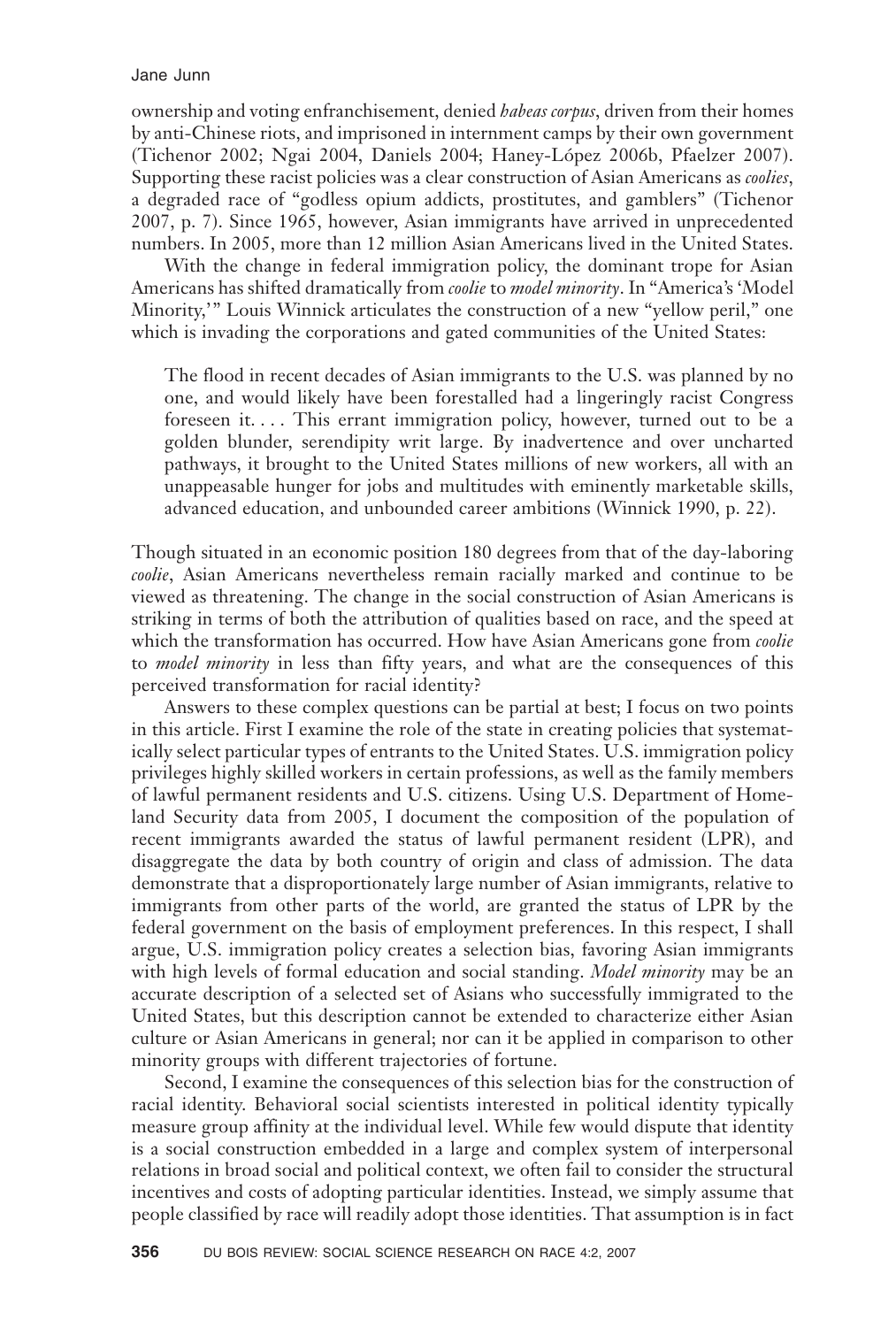a hypothesis, albeit one that has received consistent support within the context of the African American political experience. At the same time, the extent to which Latinos and Hispanics, Asian Americans, and Afro-Caribbeans identify with the racial and ethnic categories imposed upon them provides less support for the notion that to be *classified* is to be *identified*. I argue that the normative content of the dominant tropes of racial identity is critical in establishing the incentives and costs of identifying with racial and ethnic groups. Immigration policy, and the selection biases it may engender, is an important factor in how those tropes are constructed and experienced. Racial identity should, and does, vary as a function of the unique histories of migration, labor market demands, and shared experiences for people classified by race. Studies in comparative and U.S. politics have documented the power of the state to construct racial identities (Hattam 2004; King 2000; Lieberman 2003; Marx 1998; Nobles 2000; Prewitt 2004; Rodríguez 2000; Smith 1997, 2004; Zolberg 2006!. Any study of the politics of identity must, therefore, be informed by a careful examination of the context of racial hierarchy and its relationship to state policies.

Finally, the politics of racial identity cannot be effectively examined by considering a single group in isolation, because racial tropes may have been constructed in opposition to the dominant stereotypes for other groups (Kim 1999, 2000; Lee 1999). While contemporary debate on immigration reform has important implications for all immigrant groups, the discourse on immigration policy reform has revolved substantially around the alleged imperative of controlling illegal immigration from Mexico and Latin America. Indeed, the problem of immigration reform has become nearly synonymous with the problem of illegal Latino immigration (Newton 2008). Members of Congress need not even mention specific races or ethnicities, for it is clear that their discussion implicates Latinos. At the same time, new Americans from Asian nations make up one-quarter of the current population of the foreign born, and, while there are few sources of reliable data, far from all Asian immigrants reside legally in the United States. Yet the discourse of immigration reform rarely involves Asian Americans. Contemporary immigration policy has helped to create one of the defining stereotypes of Asian Americans as a "model minority," but it has done so while simultaneously constructing racialized tropes for other immigrant and minority groups. In this regard, comparative analyses of the politics of racial identity will be most fruitful for understanding the dynamics of group consciousness among all Americans classified by race.

#### **ASIAN AMERICANS AND U.S. IMMIGRATION POLICY**

Until the late 1960s, Asian Americans were a novelty outside of Hawaii and states along the West Coast, numbering fewer than 1 million people across the United States. More than one hundred years of exclusionary practices targeting Asians kept the numbers low. Throughout the late nineteenth century, political arguments for keeping Asians out of the United States were unabashedly racist, though the political motives for Asian exclusion were more complex. Leland Stanford, cofounder of the Central Pacific Railroad and benefactor of Stanford University, used Chinese laborers to construct long stretches of what was to become the transcontinental railroad. But Stanford, who was also the eighth governor of California, included the following policy pronouncement in his 1862 inaugural address:

To my mind it is clear, that the settlement among us of an inferior race is to be discouraged, by every legitimate means. Asia, with her numberless millions,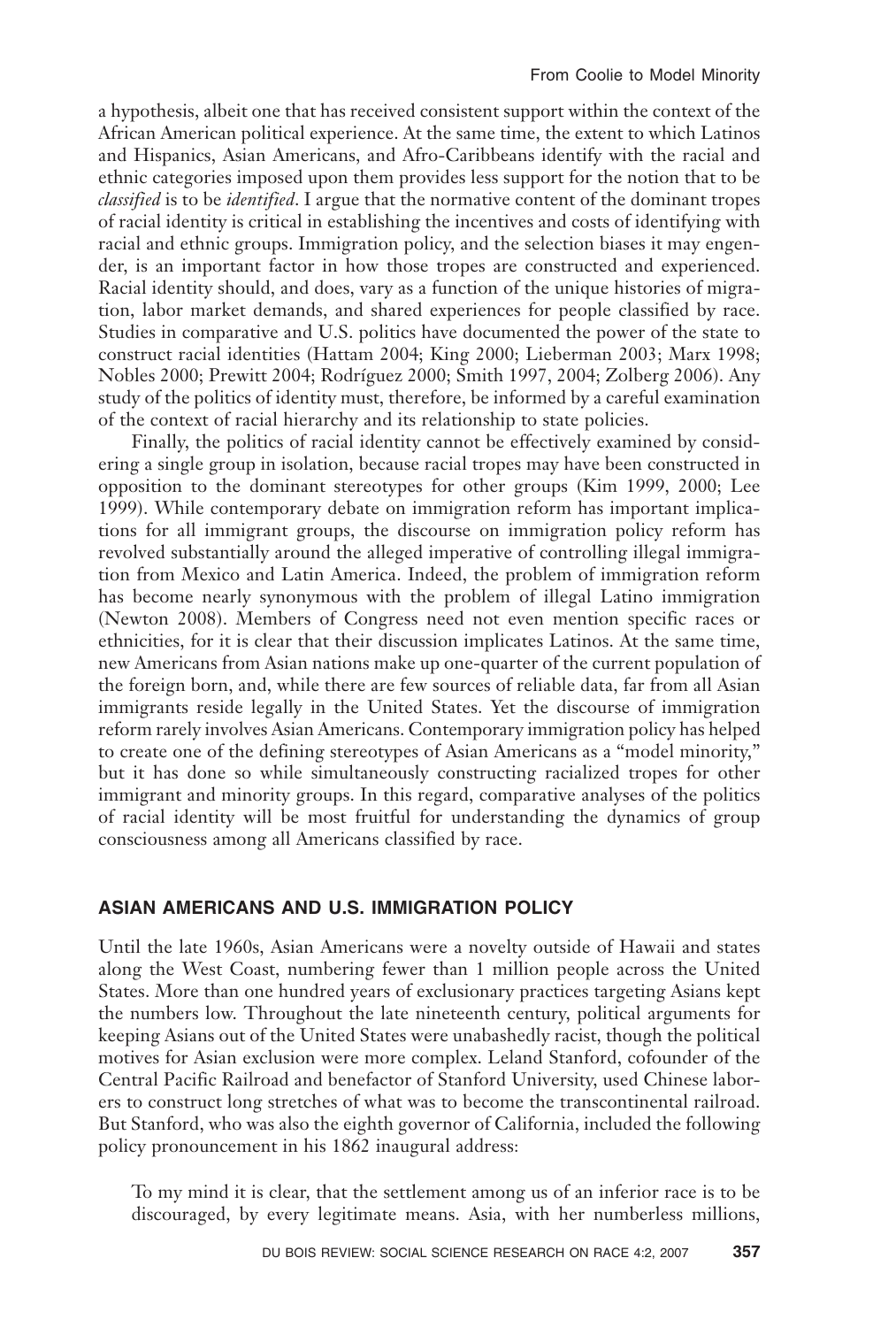sends to our shores the dregs of her population.... There can be no doubt but that the presence of numbers among us of a degraded and distinct people must exercise a deleterious influence upon the superior race, and, to a certain extent, repel desirable immigration. It will afford me great pleasure to concur with the Legislature in any constitutional action, having for its object the repression of the immigration of the Asiatic races (Stanford 1862).

Under Stanford, California was the first state to enact anti-Asian legislation, and the federal government soon followed with the Chinese Exclusion Act of 1882, culminating in across-the-board Asian exclusion with the Asiatic Barred Zone Act of 1917, and the Johnson-Reed Act of 1924. As historian Andrew Gyory has argued,

After permanent renewal in the early 1900s, exclusion no longer appeared an aberration of traditional American policy; it became American policy, it became American tradition, and thus had repercussions for generations to come. The law's legacy, in the form of future restrictions and anti-Asian racism, lingers to this day ~Gyory 1998, p. 258; see also Daniels 2004; Lee 2003, 2004; Ngai 2004; Tichenor 2002).

So much a part of the U.S. tradition was anti-Asian racial discrimination that, sixty years after the passage of the 1882 act, California Attorney General Earl Warren publicly provoked fear about the danger of Asian Americans of Japanese descent. Warren, who later become the Chief Justice of the U.S. Supreme Court and presided during landmark cases on racial desegregation, was instrumental in locating, detaining, and interning Japanese Americans following the attack on Pearl Harbor. Appearing in 1942 at a hearing before a special congressional committee on the Japanese question, Warren testified that the Japanese in California had the potential to threaten national security (Parrish 1982). In an odd twist of logic, Warren argued that the fact that no Japanese Americans had yet committed any disloyal act was proof that they intended to do so in the future. Warren had no evidence to support the inference, but at the time few required convincing that Japanese Americans were a menace.

The continued climate of anti-Asian discrimination is an important context as one considers the growth of the Asian American population in the United States. The U.S. Census Bureau began to enumerate Asians as a separate racial category in 1860 when the Chinese in California were first counted. In the subsequent census, the category was expanded to Japanese, and, starting with the 1910 census, additional categories, including Filipino and Korean, were added. Throughout the twentieth century, the U.S. Bureau of the Census altered the way it counted Asian Americans, resulting in inconsistent classifications over time.<sup>2</sup> Despite these irregularities, the patterns of growth in the Asian American population are clear. Table 1 presents data from the U.S. Census on the size of the Asian American population from 1790 to 2005. Throughout the hundred-year period between 1860 and 1959, the size of the Asian American population remained small, taking a jump in 1960 to coincide with the addition of Alaska and Hawaii and the elimination of national-origin and Asianexclusion laws. The slow growth rate in the Asian American population throughout the first half of the twentieth century contrasted markedly with the heavy international migration of Europeans to the United States during this same period.

The influence of Asian-exclusion immigration policies emerges most starkly in comparing the data for those from Asia versus those from other parts of the world who obtained the status of lawful permanent resident (LPR). As distinguished from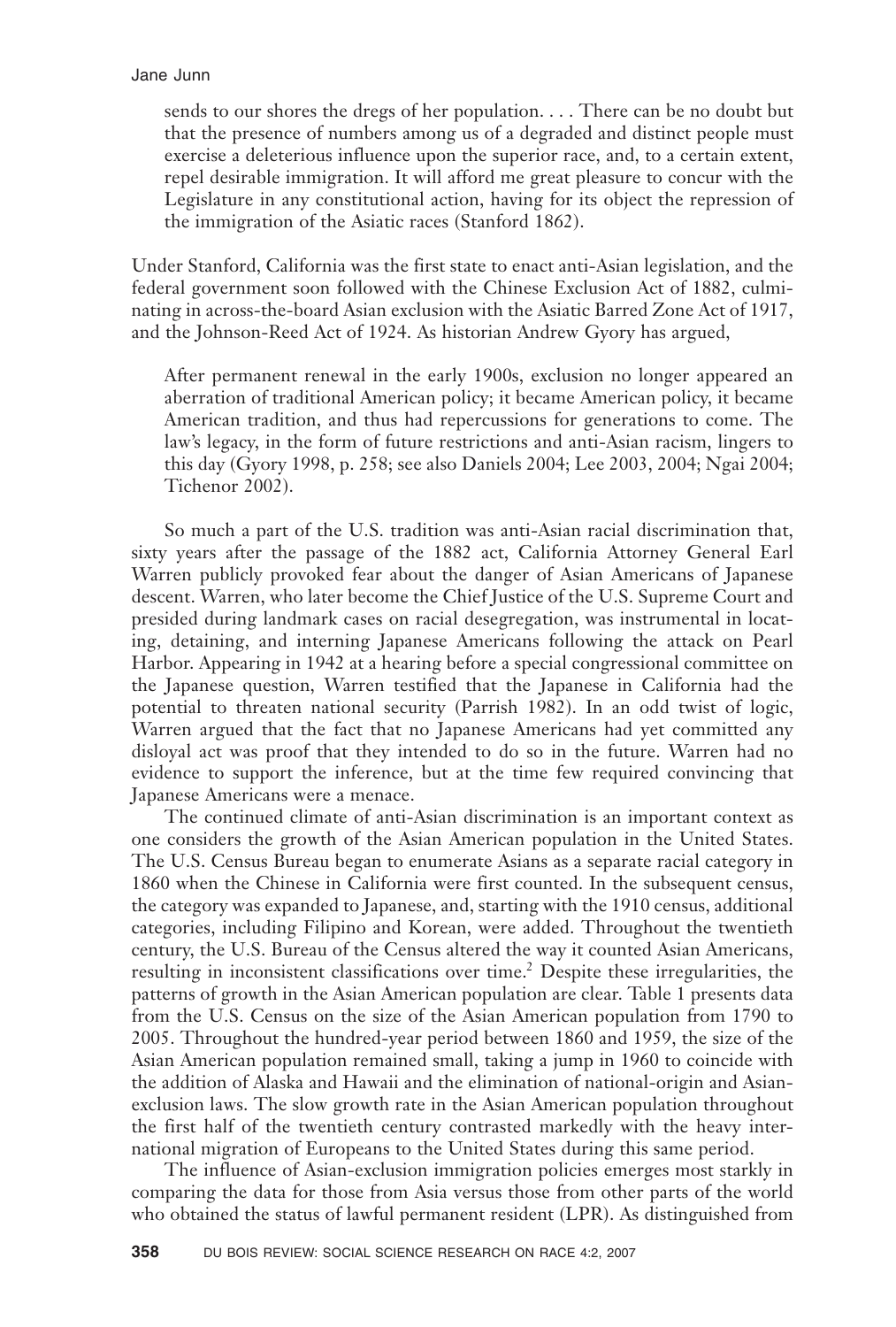|      | Asian American |                |
|------|----------------|----------------|
|      | % of Total     | Asian American |
| Year | Population     | Number         |
| 1790 | NA             | NA             |
| 1800 | <b>NA</b>      | <b>NA</b>      |
| 1810 | <b>NA</b>      | <b>NA</b>      |
| 1820 | <b>NA</b>      | <b>NA</b>      |
| 1830 | <b>NA</b>      | NA             |
| 1840 | <b>NA</b>      | <b>NA</b>      |
| 1850 | <b>NA</b>      | <b>NA</b>      |
| 1860 | 0.11           | 34,933         |
| 1870 | 0.16           | 63,254         |
| 1880 | 0.21           | 105,613        |
| 1890 | 0.17           | 109,527        |
| 1900 | 0.15           | 114,189        |
| 1910 | 0.16           | 146,863        |
| 1920 | 0.17           | 182,137        |
| 1930 | 0.21           | 264,766        |
| 1940 | 0.19           | 254,918        |
| 1950 | 0.21           | 321,033        |
| 1960 | 0.54           | 980,337        |
| 1970 | 0.75           | 1,538,721      |
| 1980 | 1.54           | 3,500,439      |
| 1990 | 2.92           | 7,273,662      |
| 2000 | 3.64           | 10,242,998     |
| 2005 | 4.20           | 12,326,200     |
|      |                |                |

**Table 1.** Asian American Population in the United States, 1790–2005

*Source*: U.S. Bureau of the Census

the census enumeration data presented above, the data in Table 2 document the region of last residence before immigration to the United States for those individuals who obtained the status of LPR. The system of regional classification is determined by the federal government, and the source of the data is the U.S. Department of Homeland Security. Table 2 disaggregates legal immigrants in terms of region of last residence for the period between 1820 and 2005; the data are presented for each decade between 1820 and 1999, and for the five-year period between 2000 and 2005. There are a number of interesting patterns in the data. The total number of immigrants obtaining lawful permanent residence in the United States varies directly with federal immigration law. Periods following restrictionist legislation show dips in the number of legal migrants, while progressive laws foreshadow a rise in the population of new Americans from abroad. The pattern of legal entrants by region of the world, however, is not uniform. Before 1850, nearly all immigrants awarded LPR status were from Europe, with a small proportion  $(5\%$  of the total) coming from North America. During the second half of the nineteenth century, the pattern of migration from Europe continued. There was a steady increase in migration from North America (during this period, mostly from Canada) until 1889; and, during the period between 1870 and 1879, LPR status was awarded to more than 100,000 Asian immigrants. While this was a substantial increase from the previous decade and that to follow, the number of legal Asian immigrants nevertheless pales in comparison to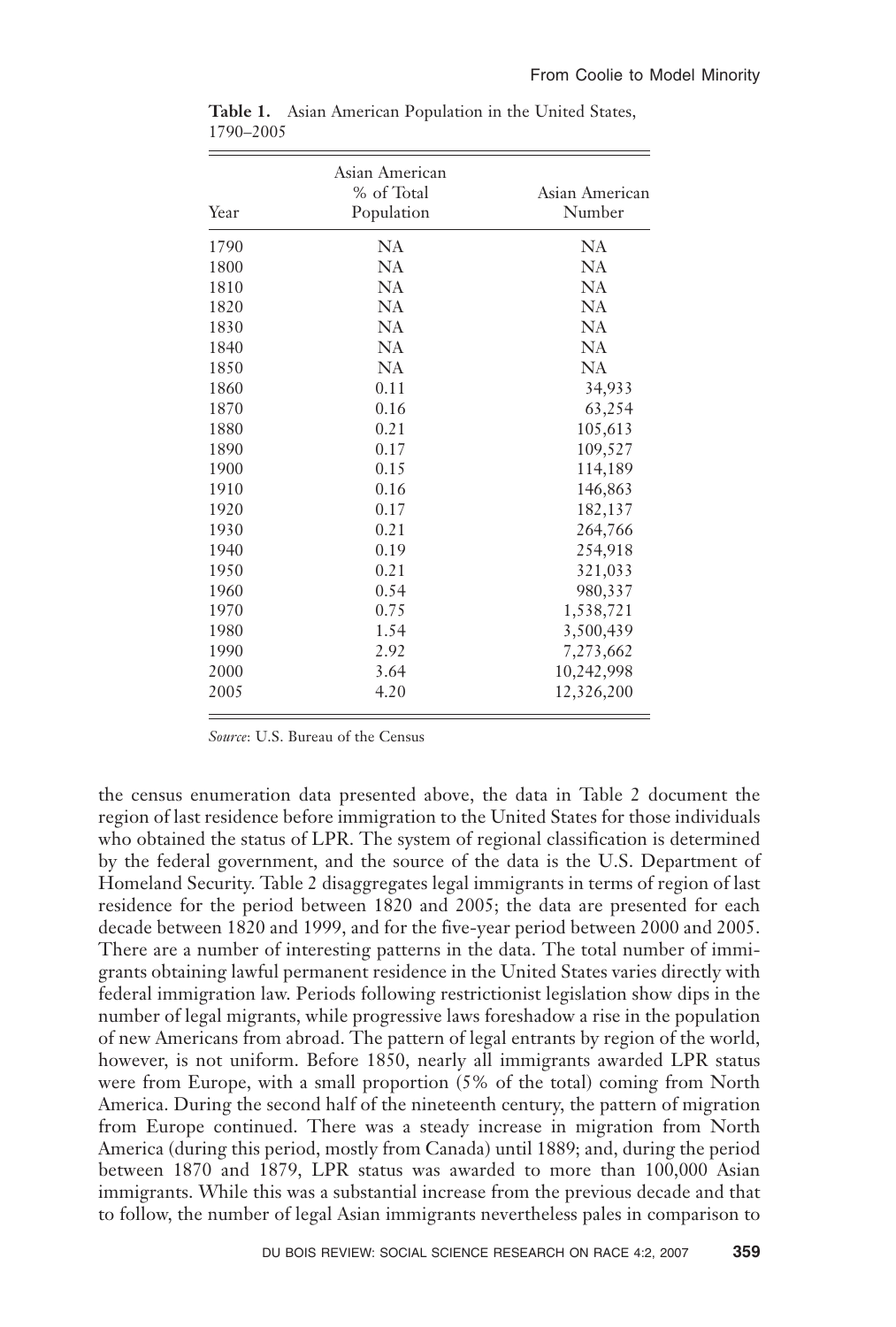|           |                     |         |           |           | North     |         | South   |
|-----------|---------------------|---------|-----------|-----------|-----------|---------|---------|
|           | <b>Total Number</b> | Africa  | Asia      | Europe    | America   | Oceania | America |
| Year      | $LPR*$              | (N)     | (N)       | (N)       | (N)       | (N)     | (N)     |
| 1820-1829 | 128,502             | 15      | 34        | 99,272    | 9,250     | 3       | 405     |
| 1830-1839 | 538,381             | 50      | 55        | 422,771   | 30,948    |         | 957     |
| 1840-1849 | 1,427,337           | 61      | 121       | 1,369,259 | 49,454    | 14      | 1,062   |
| 1850-1859 | 2,814,554           | 84      | 36,080    | 2,619,680 | 80,576    | 166     | 3,569   |
| 1860-1869 | 2,081,261           | 407     | 54,408    | 1,877,726 | 128,756   | 187     | 1,536   |
| 1870-1879 | 2,742,137           | 371     | 134,128   | 2,251,878 | 343,901   | 9,996   | 1,109   |
| 1880-1889 | 5,248,568           | 763     | 71,151    | 4,638,677 | 522,872   | 12,361  | 1,954   |
| 1890-1899 | 3,694,294           | 432     | 61,285    | 3,576,411 | 35,961    | 4,704   | 1,389   |
| 1900-1909 | 8,202,388           | 6,326   | 299,836   | 7,572,569 | 262,556   | 12,355  | 15,253  |
| 1910-1919 | 6,347,380           | 8,867   | 269,736   | 4,985,411 | 1,030,601 | 12,339  | 39,938  |
| 1920-1929 | 4,295,510           | 6,362   | 126,740   | 2,560,340 | 1,548,224 | 9,860   | 43,025  |
| 1930-1939 | 699,375             | 2,120   | 19,231    | 444,399   | 220,304   | 3,306   | 9,990   |
| 1940-1949 | 856,608             | 6,720   | 34,532    | 472,524   | 283,398   | 14,262  | 19,662  |
| 1950-1959 | 2,499,268           | 13,016  | 135,844   | 1,404,973 | 782,878   | 11,353  | 78,418  |
| 1960-1969 | 3,213,749           | 23,780  | 358,605   | 1,133,443 | 1,400,747 | 23,630  | 250,754 |
| 1970-1979 | 4,248,203           | 71,408  | 1,406,544 | 825,590   | 1,629,895 | 39,980  | 273,608 |
| 1980-1989 | 6,244,379           | 141,990 | 2,391,356 | 668,866   | 2,295,384 | 41,432  | 399,862 |
| 1990-1999 | 9,775,398           | 346,416 | 2,859,899 | 1,348,612 | 4,567,082 | 56,800  | 570,624 |
| 2000-2005 | 5,742,717           | 334,684 | 1,618,152 | 785,801   | 2,066,945 | 39,086  | 420,314 |

**Table 2.** Number of Immigrants Obtaining Lawful Permanent Resident (LPR) Status by Region of Last Residence, 1820–2005

*Source*: U.S. Department of Homeland Security \*Includes *Other America* and *Nonspecified*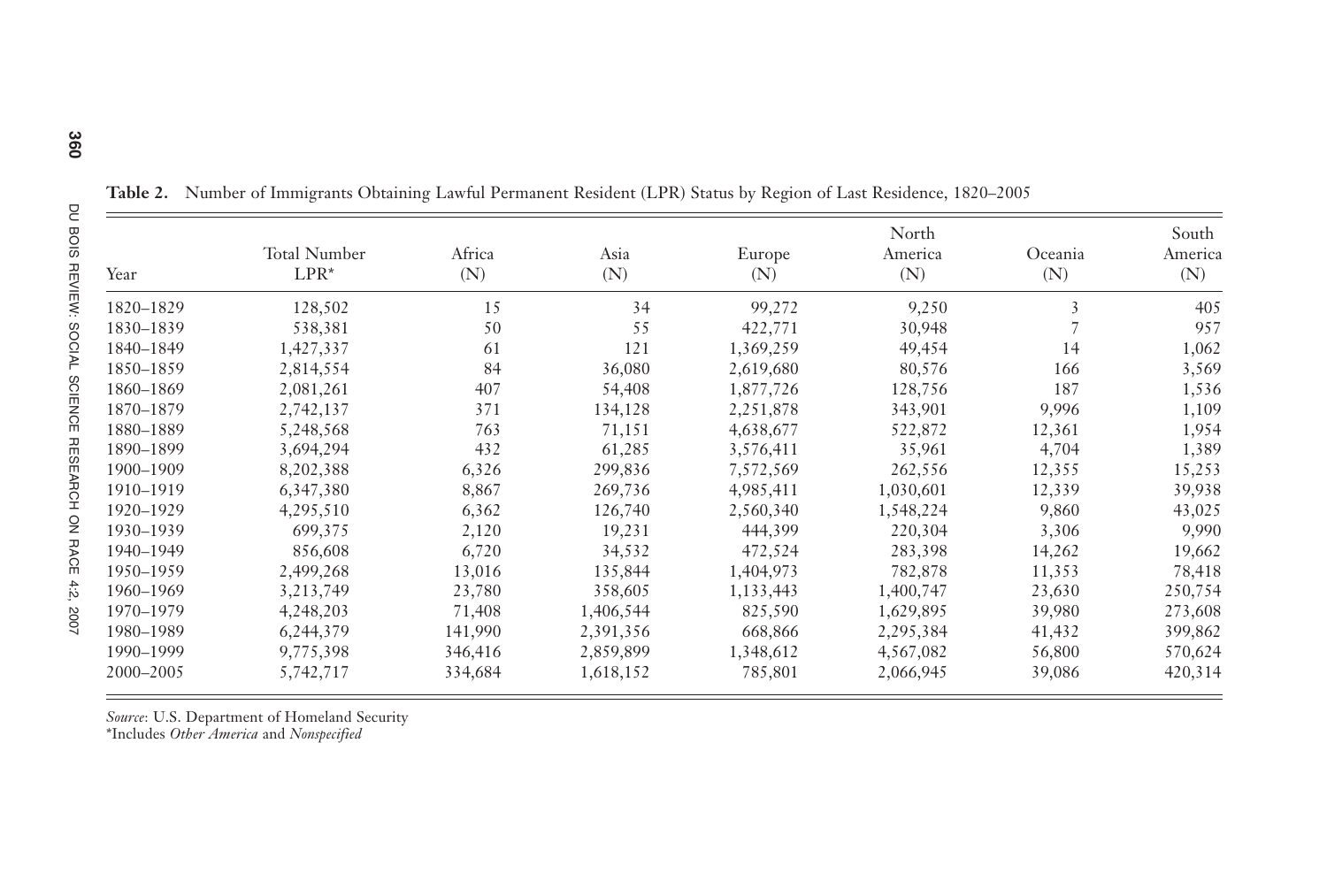the more than 2.2 million European migrants awarded LPR status between 1870 and 1879.

Immigration surged throughout the first three decades of the twentieth century, when 19 million immigrants were awarded the status of LPR. The basic pattern of European dominance was complicated by substantial growth in migration from North America, primarily Canada. The regional category of "North America" includes Canada and Newfoundland, Mexico, the Caribbean (Cuba, the Dominican Republic, Haiti, Jamaica, and others), along with Central America (Belize, Costa Rica, El Salvador, Guatemala, Honduras, Nicaragua, Panama, and others).

During this period, anti-Asian immigration policy and the state apparatus supporting it allowed only a trickle of Asian immigrants into the United States, and, of the nearly 28 million immigrants who obtained the status of LPR in the fifty-year period between 1880 and 1929, persons from the land mass defined as *Asia* made up just over  $800,000$ <sup>3</sup>. In the ensuing two decades, and during the height of restrictionist policy against all racialized immigrants, just over 50,000 Asian immigrants were granted LPR status, as compared to over 1.5 million other new entrants, primarily from Europe and Canada.

All immigration slowed between the 1930s and the 1950s, but when it picked up again in the 1960s, the patterns changed dramatically. In the decade following the 1965 Immigration Act, immigrants from North America and those from Asia outnumbered new entrants from Europe. Equally noteworthy is the change in composition among North Americans who received LPR status in the United States. Table 2A disaggregates this category into the areas of Canada, the Caribbean, Cen-

| Year      | <b>Total North</b><br>America<br>(N) | Canada<br>(N) | Caribbean<br>(N) | Central<br>America<br>(N) | Mexico<br>(N) |
|-----------|--------------------------------------|---------------|------------------|---------------------------|---------------|
| 1820-1829 | 9,250                                | 2,297         | 3,061            | 57                        | 3,835         |
| 1830-1839 | 30,948                               | 11,875        | 11,792           | 94                        | 7,187         |
| 1840-1849 | 49,454                               | 34,285        | 11,803           | 297                       | 3,069         |
| 1850-1859 | 80,576                               | 64,171        | 12,447           | 512                       | 3,446         |
| 1860-1869 | 128,756                              | 117,978       | 8,751            | 70                        | 1,957         |
| 1870-1879 | 343,901                              | 324,310       | 14,285           | 173                       | 5,133         |
| 1880-1889 | 522,872                              | 492,865       | 27,323           | 279                       | 2,405         |
| 1890-1899 | 35,959                               | 3,098         | 31,480           | 649                       | 734           |
| 1900-1909 | 262,556                              | 123,067       | 100,960          | 7,341                     | 31,188        |
| 1910-1919 | 1,030,601                            | 708,715       | 120,860          | 15,692                    | 185,334       |
| 1920-1929 | 1,548,224                            | 949,286       | 83,482           | 16,511                    | 498,945       |
| 1930-1939 | 220,304                              | 162,703       | 18,052           | 6,840                     | 32,709        |
| 1940-1949 | 283,398                              | 160,911       | 46,194           | 20,135                    | 56,158        |
| 1950-1959 | 782,878                              | 353,169       | 115,661          | 40,201                    | 273,847       |
| 1960-1969 | 1,400,747                            | 433,128       | 427,235          | 98,560                    | 441,824       |
| 1970-1979 | 1,629,895                            | 179,267       | 708,850          | 120,560                   | 621,218       |
| 1980-1989 | 2,295,384                            | 156,313       | 790,109          | 339,376                   | 1,009,586     |
| 1990-1999 | 4,567,082                            | 194,788       | 1,004,687        | 610,189                   | 2,757,418     |
| 2000-2005 | 2,066,945                            | 146,238       | 515,540          | 366,305                   | 1,038,862     |

Table 2A. Number of Immigrants Obtaining Lawful Permanent Resident (LPR) Status, North America, 1820–2005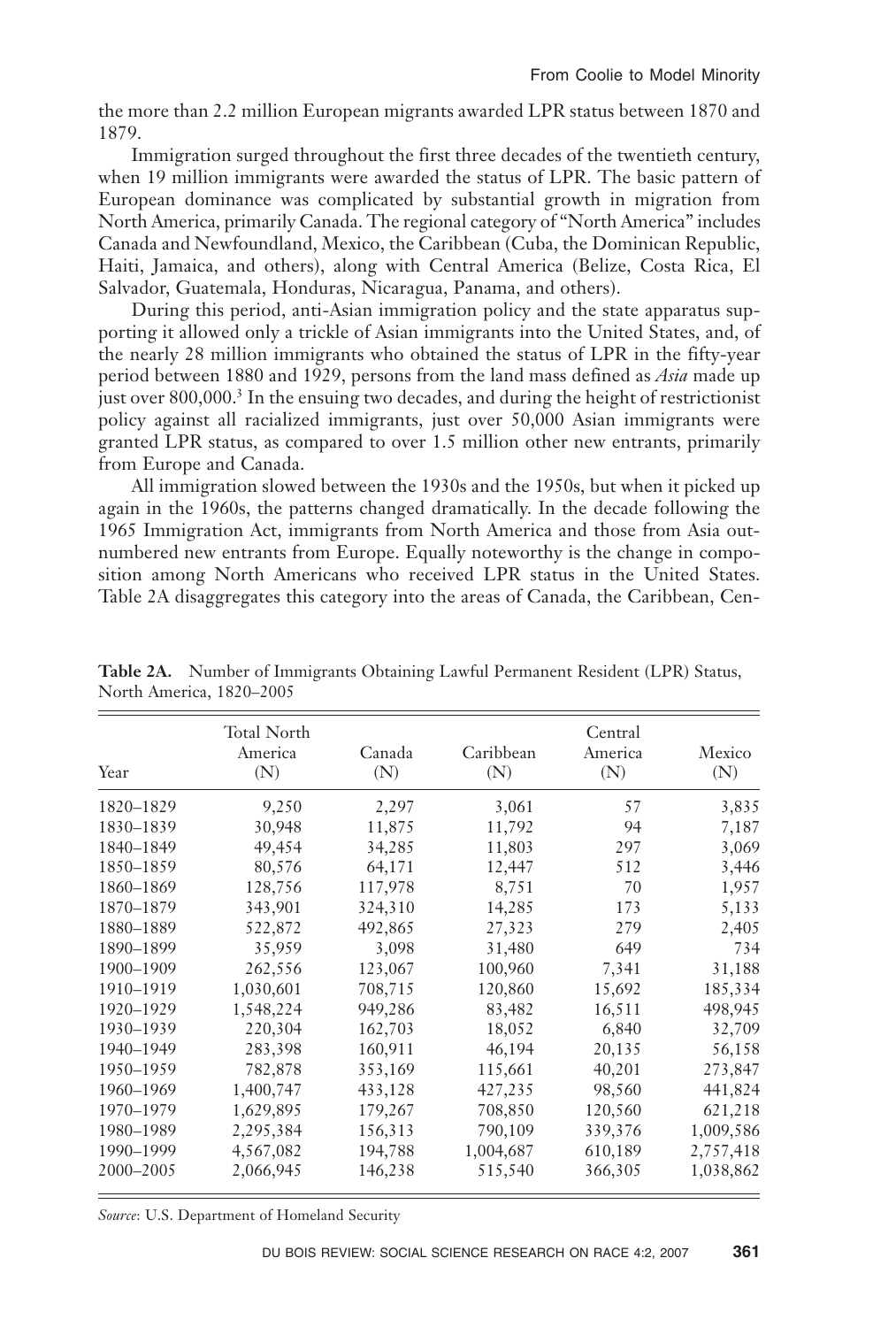tral America, and Mexico for the period between 1820 and 2005. Nearly half a million immigrants from Mexico obtained LPR status between 1920 and 1929, but that number diminishes sharply for the next two decades, and does not reach similar levels until 1970. This growth occurs during the height of nativist power in the U.S. Congress, and, while the Immigration Act of 1924 created formidable obstacles for European immigrants—particularly from southern and eastern European countries—it left migration from North America open. In the ensuing years, immigrants from Mexico made up the largest number of migrants from North American nations receiving the status of LPR in the United States. Immigration from the Caribbean showed a more steady pattern of growth, from less than 50,000 in the 1940s up to more than a million in the 1990s. Standing at about half a million in the five years between 2000 and 2005, immigrants from the Caribbean today outnumber their Canadian counterparts by more than three to one.

The most important change in federal immigration policy for Asian Americans came with the 1965 Immigration Act. The number of Asian Americans awarded LPR status quadrupled in the decade following the passage of the law, and has increased every decade since. At its pace during the five years since 2000, immigrants from Asian countries are poised to grow by another 1.5 million by the end of 2010. Table 3 details the numbers of immigrants from Asia obtaining lawful permanent residence by decade during the period from 1850 through 1999 for the nations enumerated by the U.S. Department of Homeland Security.4 Note that the U.S. Department of Homeland Security includes all nations of the continent of Asia in this category, including countries ordinarily classified as a part of the Middle East. The number of LPRs from Iran, Israel, Jordan, and Syria, however, is much smaller than that for East Asian and Southeast Asian nations, with high numbers from Iran in the decades following the Iranian revolution.

Not only have the numbers of Asian immigrants increased, but the composition of those migrants has also changed dramatically. In the early years of Asian migration during the 1850s, immigrants came from southern China, and mainly from the Guangdong province, where poverty and political turmoil pushed migrants toward international locations (Chan 1986, 1991). Until 1890, the Asian American population in the United States was almost entirely Chinese, fed briefly by the Burlingame Treaty (1868), which granted *most favored nation* status to China. This agreement was unilaterally suspended by the United States with the passage of the 1882 Chinese Exclusion Act, and Japanese migration to the United States began in earnest around 1900. After the 1882 act went into effect, Chinese immigration to the United States dropped dramatically, while Japanese migration to the United States increased. Despite the Gentlemen's Agreement of 1907, Japanese Americans were awarded LPR status until almost all Asian immigration was halted with the Asiatic Barred Zone Act (1917). Immigration from diverse locations in Asia was not sanctioned until the McCarran-Walter Act  $(1952)$  was passed, and did not begin in earnest until the 1960s. Once represented mainly by rural Chinese and Japanese migrants, the newest generation of immigrants came from a diverse set of sending countries. Indeed, immigration from Asia began to explode starting with the decade of 1960, when just over 350,000 Asian Americans became LPRs. During the following ten years, 1.4 million immigrants obtained government authorization to reside in the United States.

In the current period, the country of origin of immigrants from Asia varies, with the highest proportions arriving from India, China, the Philippines, Vietnam, and Korea. Table 3A documents, for each year between 2000 and 2005, the number of immigrants from countries classified as part of Asia by the U.S. Department of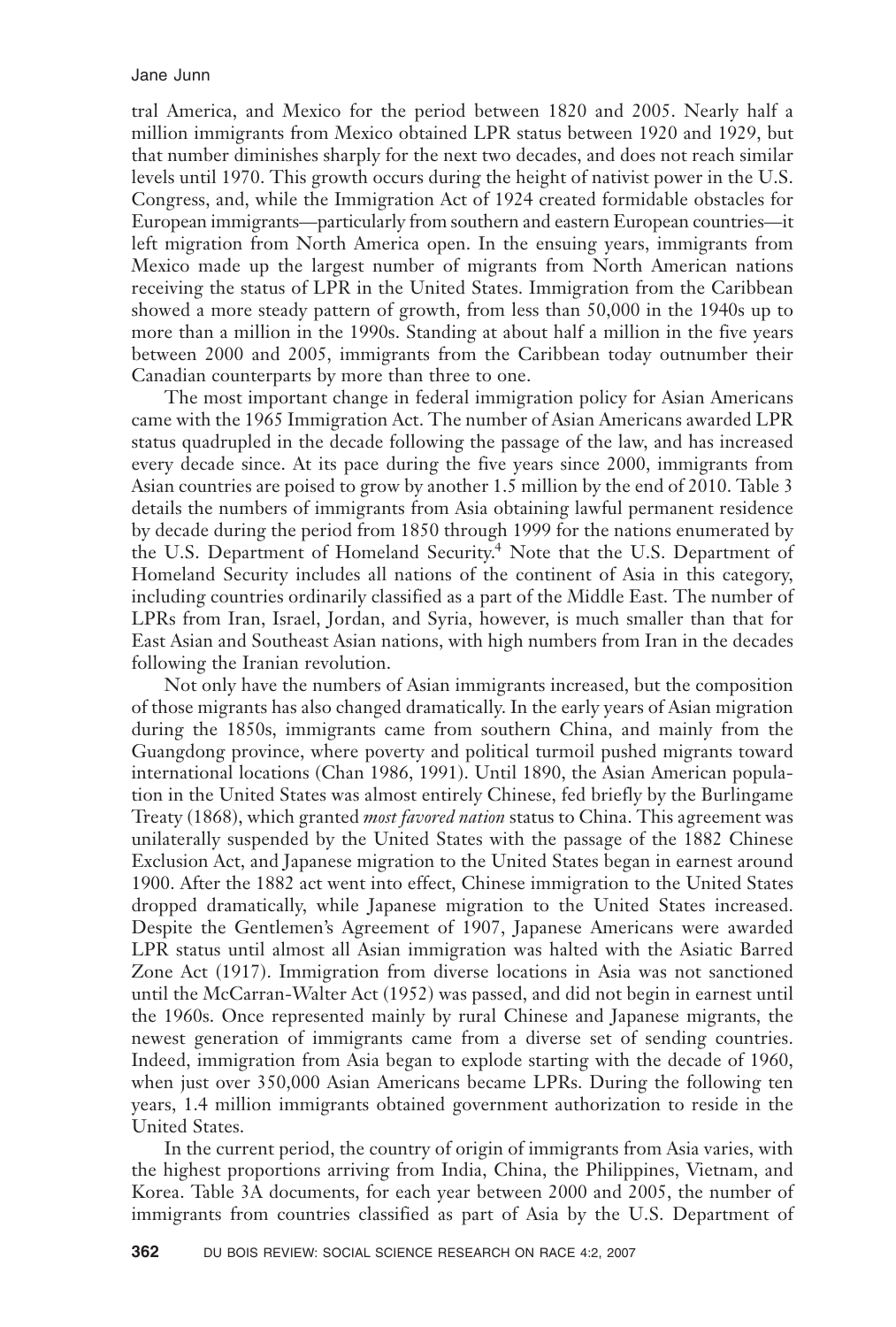|             | $1850-$<br>1859 | 1860-<br>1869 | 1870-<br>1879 | 1880-<br>1889 | $1890-$<br>1899 | $1900 -$<br>1909 | $1910-$<br>1919 | $1920 -$<br>1929 | $1930-$<br>1939 | $1940-$<br>1949 | $1950-$<br>1959 | $1960-$<br>1969 | $1970-$<br>1979 | $1980-$<br>1989 | $1990-$<br>1999 |
|-------------|-----------------|---------------|---------------|---------------|-----------------|------------------|-----------------|------------------|-----------------|-----------------|-----------------|-----------------|-----------------|-----------------|-----------------|
| Total       | 36,080          | 54,408        | 134,128       | 71,151        | 61,285          | 299,836          | 269,736         | 126,740          | 19,231          | 34,532          | 135,844         | 358,605         | 1,406,544       | 2,391,356       | 2,859,899       |
| China       | 35,933          | 54,028        | 133,139       | 65,797        | 15,268          | 19,884           | 20,916          | 30,648           | 5,874           | 16,072          | 8,836           | 14,060          | 17,627          | 170,897         | 342,058         |
| Hong Kong   |                 |               |               |               |                 |                  |                 |                  |                 |                 | 13,781          | 67,047          | 117,350         | 112,132         | 116,894         |
| India       | 42              | 50            | 166           | 247           | 102             | 3,026            | 3,478           | 2,076            | 554             | 1,692           | 1,850           | 18,638          | 147,997         | 231,649         | 352,528         |
| Iran        |                 |               |               |               |                 |                  |                 | 208              | 198             | 1,144           | 3,195           | 9,059           | 33,763          | 98,141          | 76,899          |
| Israel      |                 |               |               |               |                 |                  |                 |                  |                 | 98              | 21,376          | 30,911          | 36,306          | 43,669          | 41,340          |
| Japan       |                 | 138           | 193           | 1,583         | 13,998          | 139,712          | 77,125          | 42,057           | 2,683           | 1,557           | 40,651          | 40,956          | 49,392          | 44,150          | 66,582          |
| Jordan      |                 |               |               |               |                 |                  |                 |                  |                 |                 | 4,899           | 9,230           | 25,541          | 28,928          | 42,755          |
| Korea       |                 |               |               |               |                 |                  |                 |                  |                 | 83              | 4,845           | 27,048          | 241,192         | 322,708         | 179,770         |
| Philippines |                 |               |               |               |                 |                  |                 |                  | 391             | 4,099           | 17,245          | 70,660          | 337,726         | 502,056         | 534,338         |
| Syria       |                 |               |               |               |                 |                  |                 | 5,307            | 2,188           | 1,179           | 1,091           | 2,432           | 8,086           | 14,534          | 22,906          |
| Taiwan      |                 |               |               |               |                 |                  |                 |                  |                 |                 | 721             | 15,657          | 83,155          | 119,051         | 132,647         |
| Turkey      | 94              | 129           | 382           | 2,478         | 27,510          | 127,999          | 160,717         | 40,450           | 1,327           | 754             | 2,980           | 9,464           | 12,209          | 19,208          | 38,687          |
| Vietnam     |                 |               |               |               |                 |                  |                 |                  |                 |                 | 290             | 2,949           | 121,716         | 200,632         | 275,379         |
| Other Asia  | 11              | 63            | 248           | 1,046         | 4,407           | 9,215            | 7,500           | 5,994            | 6,016           | 7,854           | 14,084          | 40,494          | 174,484         | 483,601         | 637,116         |

Table 3. Number of Immigrants Obtaining Lawful Permanent Resident (LPR) Status by Asian Country of Last Residence by Decade: FY 1850–1999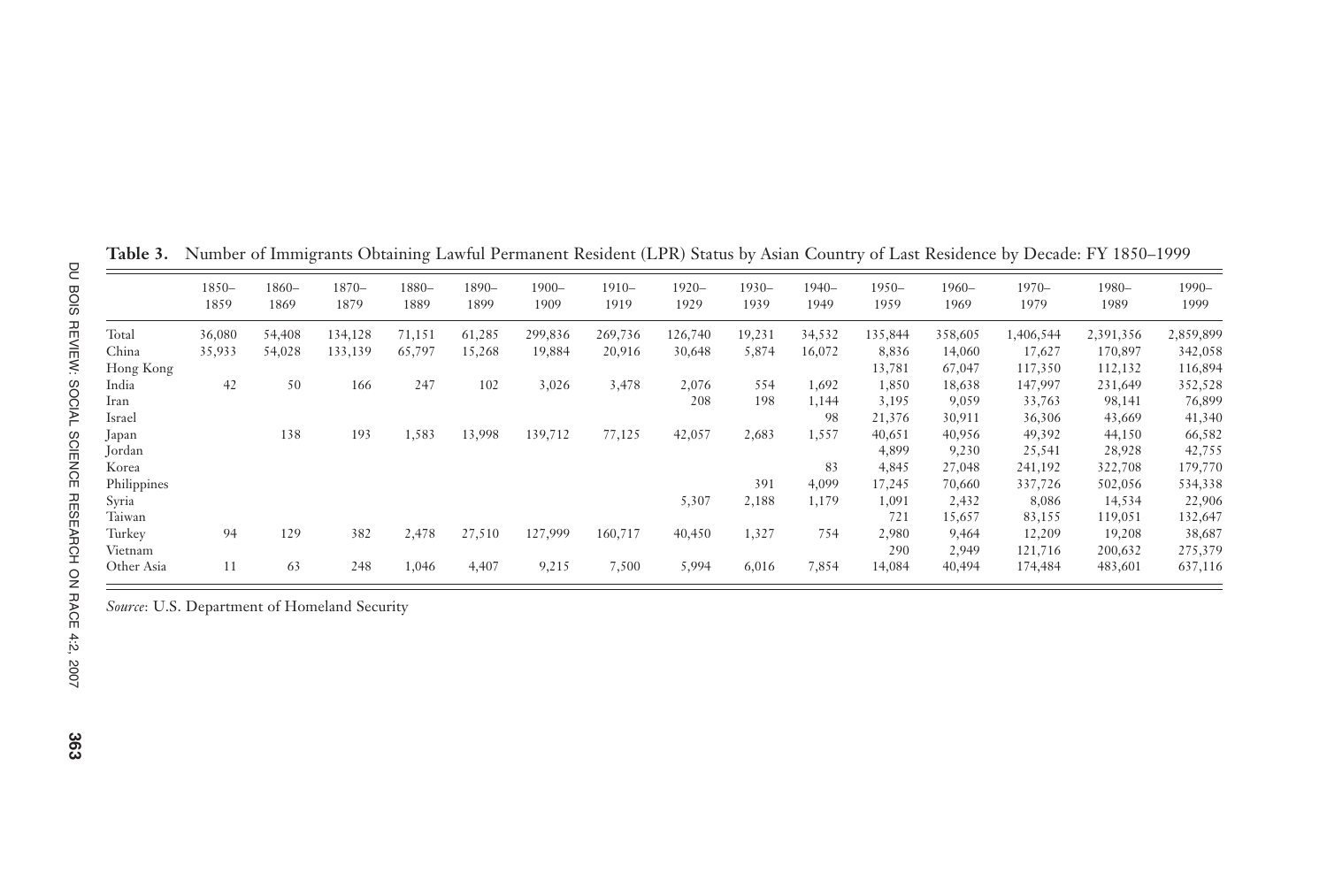#### Jane Junn

|             | 2000    | 2001    | 2002    | 2003    | 2004    | 2005    |
|-------------|---------|---------|---------|---------|---------|---------|
| Total       | 254,932 | 336,112 | 325,749 | 235,339 | 319,025 | 382,744 |
| China       | 41,804  | 50,677  | 55,901  | 37,342  | 50,280  | 64,921  |
| Hong Kong   | 7,181   | 10,282  | 7,938   | 5,015   | 5,421   | 5,004   |
| India       | 38,938  | 65,673  | 66,644  | 47,032  | 65,507  | 79,140  |
| Iran        | 6,481   | 8,003   | 7,684   | 4,696   | 5,898   | 7,306   |
| Israel      | 3,871   | 4,892   | 4,907   | 3,686   | 5,206   | 6,963   |
| Japan       | 7,688   | 10,424  | 9,106   | 6,702   | 8,655   | 9,929   |
| Jordan      | 4,476   | 5,106   | 4,774   | 4,008   | 5,186   | 5,430   |
| Korea       | 15,107  | 19,728  | 19,917  | 12,076  | 19,441  | 26,002  |
| Philippines | 40,465  | 50,644  | 48,493  | 43,133  | 54,651  | 57,656  |
| Syria       | 2,255   | 3,542   | 3,350   | 2,046   | 2,549   | 3,350   |
| Taiwan      | 9,457   | 12,457  | 9,932   | 7,168   | 9,314   | 9,389   |
| Turkey      | 2,702   | 3,463   | 3,914   | 3,318   | 4,491   | 6,449   |
| Vietnam     | 25,159  | 34,537  | 32,372  | 21,227  | 30,074  | 30,832  |
| Other Asia  | 49,348  | 56,684  | 50,817  | 37,890  | 52,352  | 70,373  |

Table 3A. Number of Immigrants Obtaining Lawful Permanent Resident (LPR) Status by Asian Country of Last Residence Annually: FY 2000–2005

*Source*: U.S. Department of Homeland Security

Homeland Security. The size and composition of the contemporary population of Asian Americans awarded the status of LPR are determined in large part by federal immigration policy. There are a number of ways an immigrant can receive a green card, which provides both permanent residence and the legal right to work in the United States. The most common way is through sponsorship by a U.S. citizen of spouses, minor children, and parents. $\frac{5}{5}$  Employment-based preferences are another avenue through which to obtain LPR, but the immigrant must have a permanent employment opportunity and the employer must be willing to sponsor the immigrant.6 Refugee and asylee status is another category for LPR with no limit on the number of immigrants, and the number of LPR awarded in this category fluctuates by year. Roughly 50,000 immigrants can obtain LPR status in the United States through diversity programs, which are the result of a lottery system in which citizens from countries with low rates of immigration to the United States are allowed to participate. Finally, the registry provision of the Immigration and Nationality Act stipulates that people living in the United States since January 1972 can apply to be LPR even if they initially entered the country undocumented.

Table 4 details *class of admission* status for LPRs by region of birth for the fiscal year 2005. For each of the five major classes of admission—*immediate relative*, *employment-based*, *family-sponsored*, *refugee and asylee*, and *diversity programs*—along with the *other* category, which includes LPR status awarded through the registry program, the table presents the percentage from each of six regions of the world. The U.S. Department of Homeland Security categorizes these regions as *Africa*, *Asia*, *Europe*, *North America*, *Oceania*, and *South America*. Table 4A presents the data on class of admission for LPRs disaggregated for North America into the categories of *Canada*, the *Caribbean*, *Central America*, and *Mexico*. In terms of the total number of LPRs admitted in 2005, 36% were from Asia, 31% from North America, 16% from Europe, 9% from South America, 8% from Africa, and 1% from Oceania (Australia and New Zealand). Disaggregating the North America data shows that immigrants from Mexico made up 14% of the LPR population in 2005, while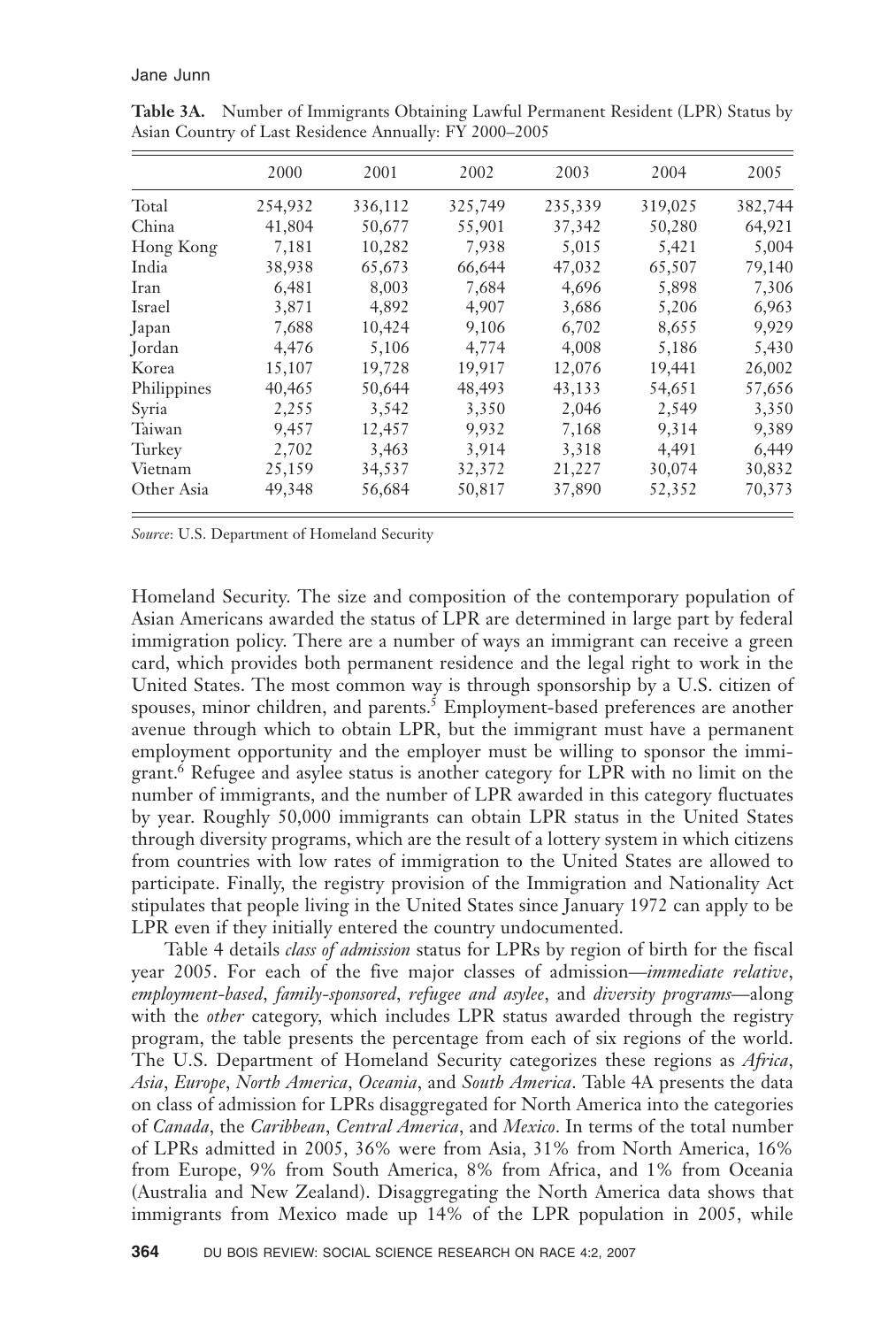| Region                   | % Total<br>(N) | % Immediate<br>relative<br>(N) | % Employment-<br>based<br>(N) | % Family-<br>sponsored<br>(N) | % Refugee<br>and asylee<br>(N) | % Diversity<br>programs<br>(N) | % Other<br>(N) |
|--------------------------|----------------|--------------------------------|-------------------------------|-------------------------------|--------------------------------|--------------------------------|----------------|
| Africa                   |                |                                |                               |                               | 18                             | 35                             |                |
|                          | (85,102)       | (29,039)                       | (9,900)                       | (4,387)                       | (25, 143)                      | (16,268)                       | (365)          |
| Asia                     | 36             | 33                             | 53                            | 39                            | 22                             | 15                             | 14             |
|                          | (400, 135)     | (142, 230)                     | (131, 418)                    | (82, 492)                     | (32,009)                       | (6,882)                        | (5,104)        |
| Europe                   | 16             | 14                             | 15                            |                               | 33                             | 43                             | 11             |
|                          | (176, 569)     | (62, 704)                      | (37, 238)                     | (5,881)                       | (46, 588)                      | (20,076)                       | (4,082)        |
| North America            | 31             | 33                             | 14                            | 49                            | 25                             |                                | 72             |
|                          | (345,391)      | (142, 426)                     | (35,687)                      | (104, 375)                    | (35,702)                       | (555)                          | (26, 673)      |
| Oceania                  |                |                                |                               |                               |                                |                                |                |
|                          | (6, 546)       | (3,323)                        | (1,951)                       | (558)                         | (55)                           | (625)                          | (34)           |
| South America            |                | 12                             | 12                            |                               |                                |                                |                |
|                          | (103, 143)     | (52, 827)                      | (30,032)                      | (14, 492)                     | (3,312)                        | (1,793)                        | (687)          |
| <b>Total All Regions</b> |                | 39                             | 22                            | 19                            | 13                             |                                |                |
|                          | (1, 116, 886)  | (432, 549)                     | (246, 226)                    | (212, 185)                    | (142, 809)                     | (46, 199)                      | (36, 945)      |

**Table 4.** Class of Admission for Lawful Permanent Resident (LPR) Status by Region of Birth, FY 2005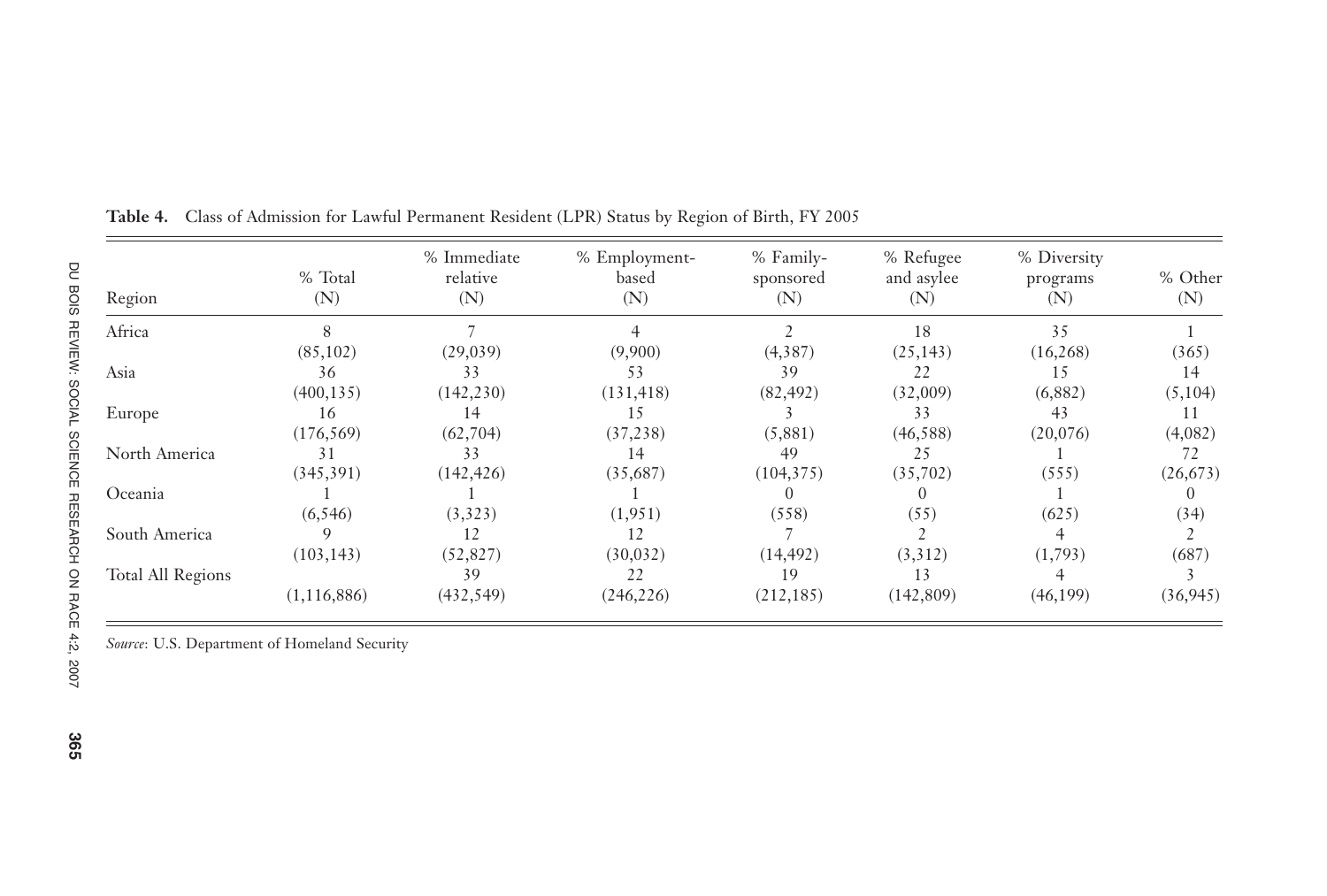| Region            | % Total<br>(N) | % Immediate<br>relative<br>$({\rm N})$ | % Employment-<br>based<br>(N) | % Family-<br>sponsored<br>(N) | % Refugee<br>and asylee<br>(N) | % Diversity<br>programs<br>(N) | % Other<br>(N) |
|-------------------|----------------|----------------------------------------|-------------------------------|-------------------------------|--------------------------------|--------------------------------|----------------|
| Canada            |                |                                        |                               |                               |                                |                                |                |
|                   | (21,878)       | (8, 483)                               | (12, 296)                     | (761)                         | (28)                           | (72)                           | (238)          |
| Caribbean         | 10             |                                        |                               | 14                            | 24                             |                                |                |
|                   | (108, 598)     | (38, 564)                              | (3,357)                       | (29, 404)                     | (33, 732)                      | (438)                          | (3,103)        |
| Central America   |                |                                        |                               |                               |                                |                                | 44             |
|                   | (53, 470)      | (22, 944)                              | (3,687)                       | (8, 814)                      | (1,702)                        | (34)                           | (16, 289)      |
| Mexico            | 4              |                                        |                               |                               |                                |                                |                |
|                   | (161, 445)     | (72, 435)                              | (16,347)                      | (65,369)                      | (240)                          | (11)                           | (7,043)        |
| Total All Regions | (1,116,886)    | (432, 549)                             | (246, 226)                    | (212, 185)                    | (142, 809)                     | (46,199)                       | (36, 945)      |

**Table 4A.** Class of Admission for Lawful Permanent Resident (LPR) Status, North America, FY 2005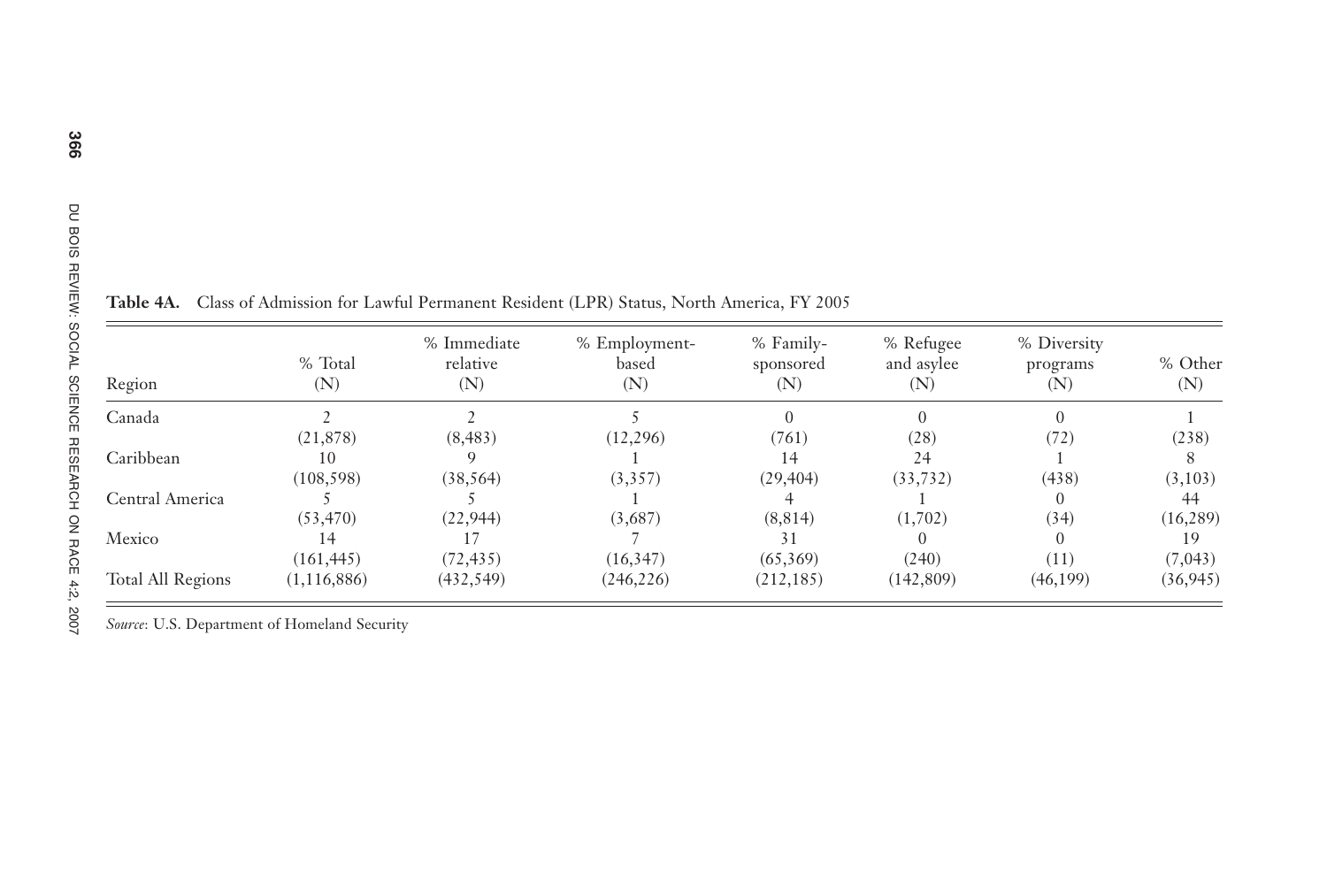immigrants from Caribbean nations received 10% of all green cards awarded that year. Immigrants from Central America obtained 5%, and Canadians 2% of all LPR awards. The admission category *immediate relative of a U.S. citizen* comprised the largest proportion  $(39%)$  of those who received LPR status in 2005. Following that were *employment-based preferences* (22%) and *family-sponsored preferences* (19%). Those immigrants receiving LPR status as *refugees and asylees* made up 13% of the 2005 LPR population, and *diversity programs* and *registry immigrants* made up 4% and 3%, respectively.

Taken together, two clear conclusions can be drawn from the data. The first is that the proportion of immigrants who obtain LPR status from Asia relative to estimates of the size of the foreign-born population classified as Asian Americans is disproportionate in comparison to other groups, particularly those classified as Hispanic or Latino. Of the total number of immigrants awarded LPR status in 2005, 36% were from Asia, 14% from Mexico, and 5% from Central America. The Pew Hispanic Center has estimated that people born in South and East Asia made up about 23%, Mexicans made up 31%, and those born in countries in Central America made up  $7\%$  of the foreign-born population in 2005 (Pew Hispanic Center 2008). The discontinuity in the proportion of immigrants granted lawful residence in the United States in 2005 relative to their share of the foreign-born population hints at the distinctive trajectories of entry for immigrants from different parts of the world. Reflecting the immigration policy favoring skilled professionals, immigrants from the Asian continent granted LPRs have higher levels of education on average than do either LPRs from Mexico or Central America.7 Asian Americans with LPR status are overrepresented in this category, for they make up a disproportionately large number of those awarded green cards on the basis of employment preferences. While Asian immigrants made up 36% of those awarded lawful permanent residence in 2005, they made up 53% of those who obtained LPR status on the basis of being a priority or skilled worker. Immigrants from locations in North America other than Canada, on the other hand, have a disproportionately low percentage of LPR status awarded through employment-based preferences. At the same time, and despite the financial and bureaucratic hurdles encountered in successfully applying for LPR status for family members, Asian Americans are not overrepresented in the category of immediate relatives or family-sponsored preferences. Indeed, immigrants from Mexico were awarded 31% of all family-sponsored preference green cards in 2005, despite making up 14% of the total LPR population in that year. Yet immigrants from Mexico and Central America remain underrepresented in terms of their share of LPR status relative to their proportion in the foreign-born population. Meanwhile, Asian Americans have incurred advantages from federal immigration policy on the basis of employment-based preferences. The preference system that prioritizes skilled workers with high educational attainment and work experiences thus creates a selection bias of entry for Asian immigrants awarded the status of LPR.

### **U.S. IMMIGRATION POLICY AND THE CONSTRUCTION OF RACIAL IDENTITY**

Federal immigration policy that creates preferences for some types of immigrants disproportionately awards the status of LPR to those who match those favored characteristics. While current U.S. policy provides green cards for purposes of family reunification, it also privileges legal entry for workers with high-level professional skills and advanced degrees. Immigration policy, geographic proximity or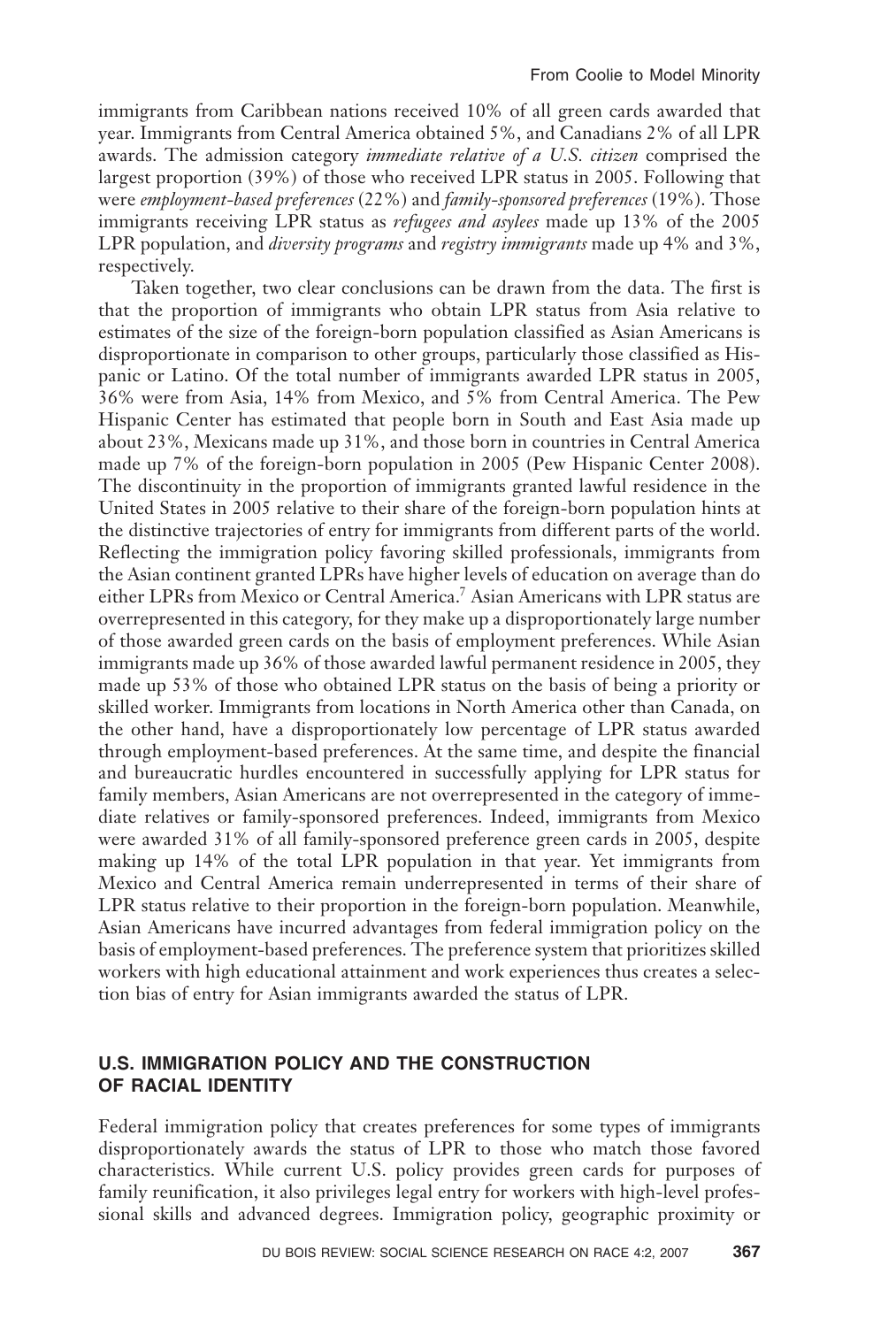distance, the demands of the international labor market, economic development, and educational policy in individual nations combine to create the particular configuration of immigrants, both lawful and undocumented, in the United States today. The purpose of this article is to turn the spotlight on the power of state policy to create a class- and education-based selection bias among immigrants. Taking this one step further, I shall analyze the significance of this selection bias for the creation of racial tropes, and argue that these stereotypes have implications for the incentives and costs that people face when they identify with a racial or ethnic group. In addition to immigration policy, there are myriad other ways in which incentives for political action and consciousness manifest themselves, including the creation of legislative districts, the segregation of populations through housing and zoning laws, and the creation of bilingual programs. The role of state policies needs to be highlighted, not because it is necessarily the most important factor in the development of racial tropes, but because structural factors are often neglected in the study of racial and ethnic identity. Overlooking structural factors has led analysts to misascribe the success of Asian American immigrants, compared with other U.S. minorities, to cultural difference. Similarly, to assume that racial classification implies racial identification is to neglect the significance of distinctive normative tropes constructed around particular racial and ethnic groups.

Within the context of immigration policy, federal law has helped to reconfigure the meaning of Asian American in the United States. I have documented how these policies have manifested themselves in terms of the composition of the Asian American population, taking effect through the preference-based system, and resulting in a highly selected group of well-educated and skilled LPRs and their families. This is a dramatic change from the immigration policy of earlier periods, and a sharp contrast to the Asian-exclusion policies of the late nineteenth and early twentieth centuries. I concur with immigration scholars and historians that the 1965 Immigration Act was not aimed at Asian Americans, but the employment-based preference and family-reunification categories nonetheless had the unintended consequences of dramatically increasing the size and composition of the Asian American population. In other words, federal policy has helped to recast the racial trope of Asian American from *coolie* to *model minority*.

While the selection bias argument seems obvious in light of the data, scholars and political commentators arrayed at various points along the ideological spectrum have focused on other explanations for the rapid movement of Asian Americans from a targeted and socially undesirable racial group to a model minority. Characteristics inherent to either Asian culture or values, or to genetic biological features, remain surprisingly persistent explanations for the phenomenon. While wildly unpopular in many circles, the perspective of genetic similarity theory continues to resonate, feeding stereotypes of Asian Americans as naturally talented at math and scientific reasoning (Rushton 1995). Samuel Huntington heralds the "Whitening" of Asian Americans and predicts their rapid assimilation:

Even more dramatically than previous European ethnic groups, Asian Americans are "becoming white," not necessarily because their skin color is whitening, although it is, but because they have, in varying degrees for different groups, brought with them values emphasizing work, discipline, learning, thrift, strong families, and in the case of Filipinos and Indians a knowledge of English. Because their values are similar to those of Americans and because of their generally high educational and occupational levels, they have been relatively absorbed into American society (Huntington 2004, p. 298).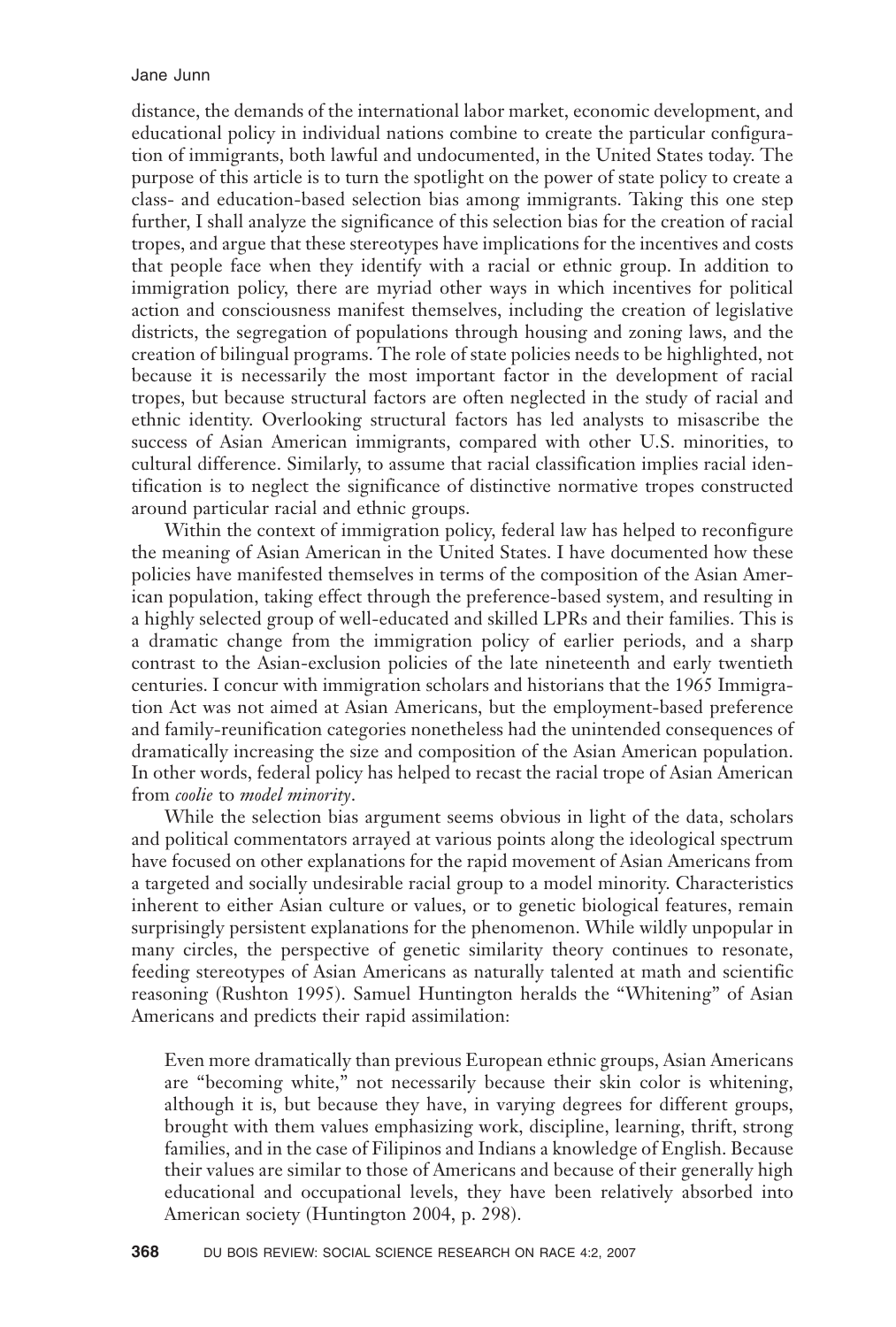Observers from the political right are not the only ones to have made the claim that Asian Americans are "becoming White." There is more than a passing similarity to Huntington's story in the case that legal scholar Ian Haney-López makes for labeling Asian Americans as *honorary Whites*:

In the United States, honorary-white status seems increasingly to exist for certain people and groups. The quintessential example is certain Asian-Americans, particularly East Asians. Although Asians have long been racialized as nonwhite as a matter of law and social practice, the model-minority myth and professional success have combined to free some Asian-Americans from the most pernicious negative beliefs regarding their racial character. In part this trend represents a shift toward a socially based, as opposed to biologically based, definition of race. Individuals and communities with the highest levels of acculturation, achievement, and wealth increasingly find themselves functioning as white, at least as measured by professional integration, residential patterns, and intermarriage rates (Haney-López 2006a, p. 4).

Whether or not, and the extent to which, the racial trope of the model minority for Asian Americans has been emancipatory remains controversial. Nevertheless, and within the context of the developmental argument offered above, the contemporary racial trope of model minority for Asian Americans is far from uniformly positive. Indeed, the construction of Asian Americans as a model minority works in tandem with another common characterization of Asians as *perpetual foreigners* (Ancheta 1998; Kim 1999; Lee 1999; Lowe 1996; Saito 1998; Tuan 1998; Ueda 1999!. Similarly, it is clear that the economic and educational advantages widely attributed to Asian Americans by the model-minority stereotype are not shared by all those grouped in the same racial category (Kwong 1987). The distribution of income and educational resources is bimodal within the diverse population of Asian Americans in the United States, reflecting important and often overlooked groups of immigrants and native-born Asian Americans who exist far away from the advantages of the status of an *honorary White*. Indeed, the fact that racialized stereotypes categorize is itself an expression of their political power, with the readily identifiable phenotypic characteristics of many Asian Americans acting as visible markers of difference. *Model minority* is clearly a more positive racialized trope than *coolie*, but it is not without negative consequence. Historians have documented the popular depiction of immigrant Chinese laborers in the late nineteenth century as coolies (Chan 1991; Miller 1969; Mink 1986; Ngai 2004; Saxton 2003; Smith 1997; Tichenor 2002). Most striking in drawing the comparison across time between the coolie and the model minority tropes is the image of Asian Americans as *machines*. <sup>8</sup> In *Civic Ideals*, Smith writes about the debate over the 1882 Chinese Exclusion Act:

California Senator John Miller claimed that over "thousands of years," the "dreary struggle for existence" had led to the "survival" of Chinese workmen who were in some ways "fittest" because they were "automatic engines of flesh and blood" (Smith 1997, p. 360).

Once a machine utilized for railroad pile driving, immigrant Asians are now cast as human *calculators*, programmed to spend every waking hour nose to the grindstone, whether in front of the computer screen or behind the cash register. To be sure, there are positive aspects of the model minority trope for Asian Americans that are appar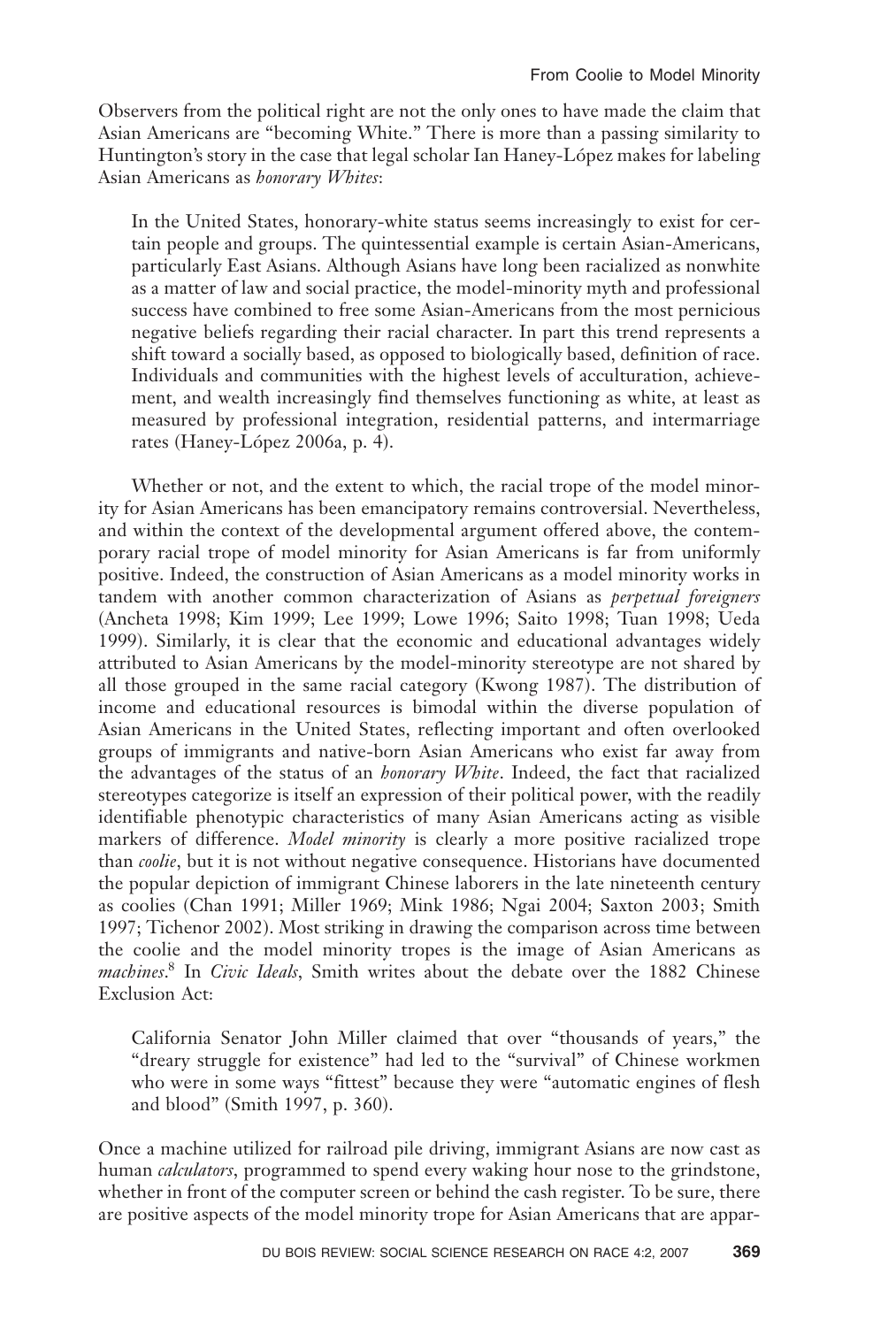ent both to those who use the stereotype as a compliment, and to those Asian Americans who adopt and internalize the identity. But the stereotypes are at once distinct and dehumanizing. This is complex territory, but the simple take away in drawing the line from coolie to model minority is that Asian Americans remain *racialized*, *distinctive*, and *threatening*. Canadian and European immigrants today come with similar skills and education levels as those of Asian immigrants, but commentators do not fret over their "unappeasable hunger for jobs" in the same way that Winnick described his fear of the "golden blunder" of an "errant immigration policy" (Winnick 1990, p. 22).

Taken alone, the story of the development of racial tropes of Asian Americans over time might end with the keen observation of a selection bias structured by U.S. immigration policy. The data on LPRs by region of birth from 2005 show that green cards have been awarded disproportionately to immigrants from Asian nations, not only relative to their proportion of the resident foreign-born population, but also as a function of employment-based preferences. Asians are portrayed as high-achieving and highly skilled professionals, fittingly described as the "model minority." In contrast, immigrants to the United States from Latin America have been disadvantaged by federal immigration policy. Constructed as low-skilled workers and unlawful migrants, Latinos face a distinctive set of racialized tropes. Immigration policy creates different incentives for Latinos and Hispanics than for Asian Americans to adopt a racial and ethnic group consciousness, by systematically selecting the labor force population from these two parts of the world. The extent to which Latinos and Asian Americans express a sense of racial identity thus depends in part upon the policies and actions of the nation that emerge when these groups are compared to one another (Wong 2006; Junn and Masuoka, forthcoming).

This analysis has attempted to highlight the importance of history, federal immigration policies, context, and the unique experiences and constructions of race for immigrants. Identities are not constructed in a vacuum; instead, the normative claims attached to racial tropes create substantial room for people classified by race to be able either to adopt or to opt out (Bronfenbrenner and Ceci, 1994; Phinney 2005). Just as there is a different dynamic involved in showing oneself to be a Yankee fan in Boston as opposed to New York, the context is also distinctive for the fan of any team heading to the play-offs rather than sitting at the bottom of the league. Of course, racial categories have far more tangible consequences for immigrants than do sports championships for fans. Racial identity should and does differ for major racial and ethnic groups in the United States. Unique histories of migration, labor market demands, and class present particular circumstances and experiences for people classified by race. The state has the power to make race, and the state's actions may be arbitrary and irrational. But the construction of racial categories is almost always driven by the demands of capital, and shaped by the psychology of power, dominance, and ignorance. While not omnipotent, the state is nevertheless among the most important factors in the creation and maintenance of racial categories and hierarchy. We must recognize the government's role in the politics of identity and political mobilization in order to be able to take aim at particular national practices and federal institutions as we attempt to dismantle the mechanisms of structural inequality.

*Corresponding author*: Professor Jane Junn, Department of Political Science and the Eagleton Institute of Politics, Rutgers University, New Brunswick, 89 George Street, New Brunswick, NJ 08816. E-mail: junn@rci.rutgers.edu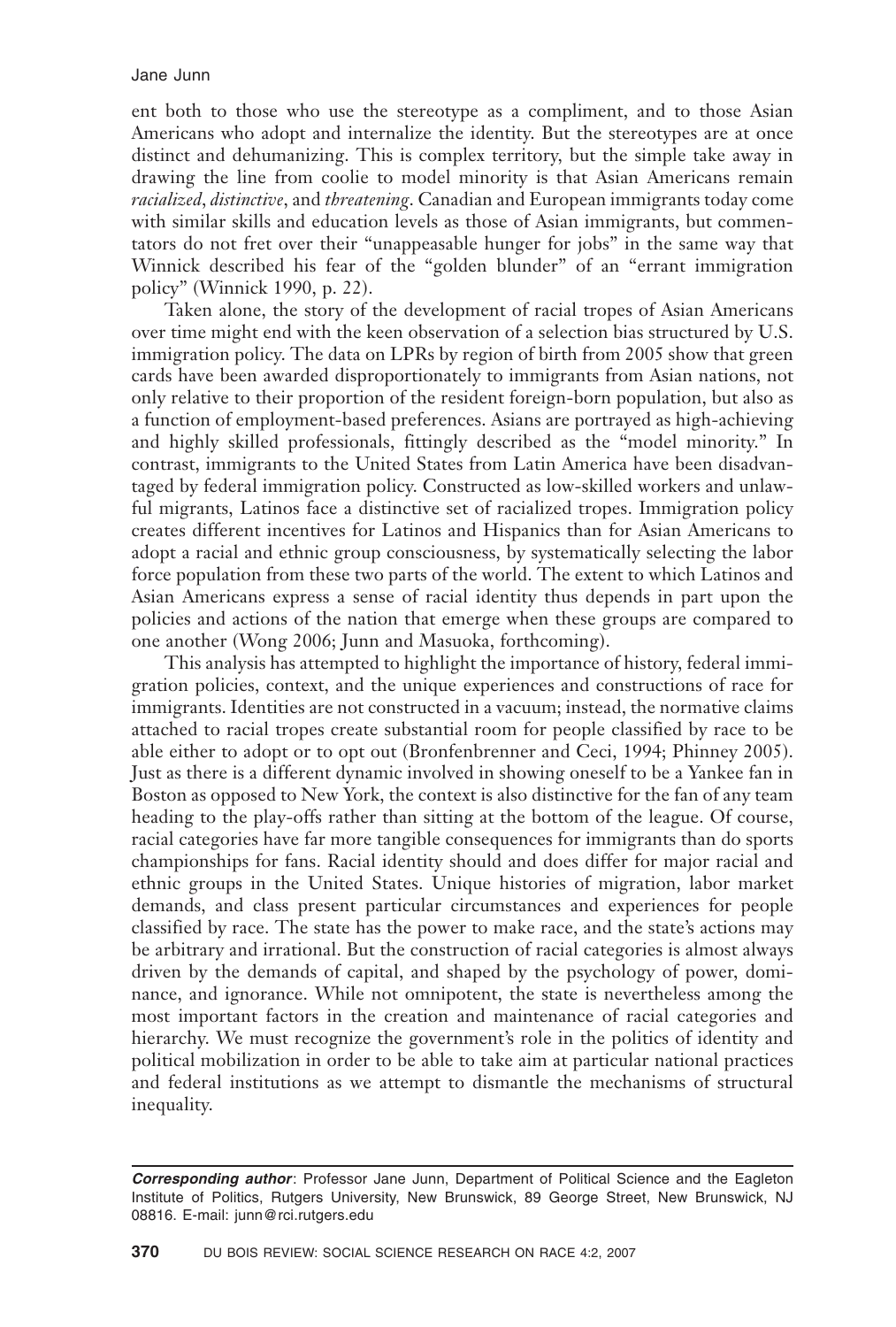#### **NOTES**

- 1. I thank Lisa García Bedolla, Dennis Chong, Alexandra Filindra, Ellen Junn, Natalie Masuoka, AnnaMurphy, Reuel Rogers, Kira Sanbonmatsu, Rogers Smith, Victoria DeFrancesco Soto, Dan Tichenor, Al Tillery, and Janelle Wong for incisive comments and suggestions. I am also grateful to participants in workshops at Northwestern University, the University of California at Riverside, Columbia University, the University of Texas at Austin, Florida State University, and the Eagleton Institute of Politics at Rutgers University.
- 2. Gibson and Jung note the following: "As an extreme example of inconsistency in the classification by race over time, a person who was included in the Asian Indian category in 1980 and 1990 census tabulations might have been included in different categories previously: Hindu in 1920–1940, Other race in 1950–1960, and White in 1970" (Gibson and Jung, 2002, p. 5).
- 3. Between 1880 and 1929, a total of 27,788,144 immigrants became lawful permanent residents, 23,333,609 of whom were from Europe. Of the 828,748 from Asia, 334,154 emigrated from Turkey.
- 4. One anomaly to note in the data is the large number of immigrants obtaining lawful permanent resident (LPR) status from Turkey between 1900 and 1919. This migration coincides with the persecution of Armenians during this period. Turkey is included in the government data because of its location in the Asian land mass.
- 5. This is the largest category of LPRs, and there is no limit set by Congress on the number of LPRs awarded via this route. Unmarried adult children of U.S. citizens are the first priority, and next are the spouses and married children of LPRs. The married adult children and siblings of U.S. citizens are next in terms of priority, and all of these categories in family preference are limited annually with the exception of immediate relatives of U.S. citizens. In all cases, the sponsoring person must be able to document that they can support the family member at 125% above the poverty line.
- 6. Foreign nationals are granted LPR status in employment preferences if they can be classified as "priority workers" (EB-1) with extraordinary ability in the sciences, arts, education, business, or athletics; as EB-2, who are professionals with advanced degrees or "persons with exceptional ability"; EB-3 are skilled or professional workers qualified as having a bachelor's degree or skilled workers with a minimum of two years training and experience; and EB-4, which is the special immigrant status for religious workers and former employees of the U.S. government abroad.
- 7. Overall, more than half of Asian Americans have a college degree or higher formal education, a rate of certification substantially higher than that of all other racial groups in the United States.
- 8. I am indebted to Rogers Smith for the articulation and development of this insight.

#### **REFERENCES**

- Ancheta, Angelo N. (1998). *Race, Rights, and the Asian American Experience*. New Brunswick, NJ: Rutgers University Press.
- Bronfenbrenner, Uri and Stephen J. Ceci (1994). Nature-Nurture Reconceptualized in Developmental Perspective: A Bioecological Model. *Psychological Review*, 101(4): 568–586.
- Chan, Sucheng ~1986!. *This Bittersweet Soil: The Chinese in California Agriculture, 1860–1910*. Berkeley, CA: University of California Press.
- Chan, Sucheng (1991). *Asian Americans: An Interpretive History*. Immigrant Heritage of America Series. Boston, MA: Twayne.
- Daniels, Roger (2004). *Guarding the Golden Door: American Immigration Policy and Immigrants since 1882*. New York: Hill and Wang.
- Gibson, Campbell and Kay Jung (2002). Historical Census Statistics on Population Totals by Race, 1790 to 1990, and by Hispanic Origin, 1970 to 1990, for the United States, Regions, Divisions, and States. Working Paper Series, No. 56. Washington, DC: U.S. Bureau of the Census, Population Division.  $\langle http://www.census.gov/population/www/documentation/$  $twps0056.html$ #intro $\rangle$  (accessed June 10, 2007).
- Gyory, Andrew ~1998!. *Closing the Gate: Race, Politics, and the Chinese Exclusion Act*. Chapel Hill, NC: University of North Carolina Press.
- Haney-López, Ian (2006a). Colorblind to the Reality of Race in America, *Chronicle of Higher Education*, November 3.  $\langle$ http://chronicle.com/weekly/v53/i11/11b00601.htm) (accessed March 3, 2007).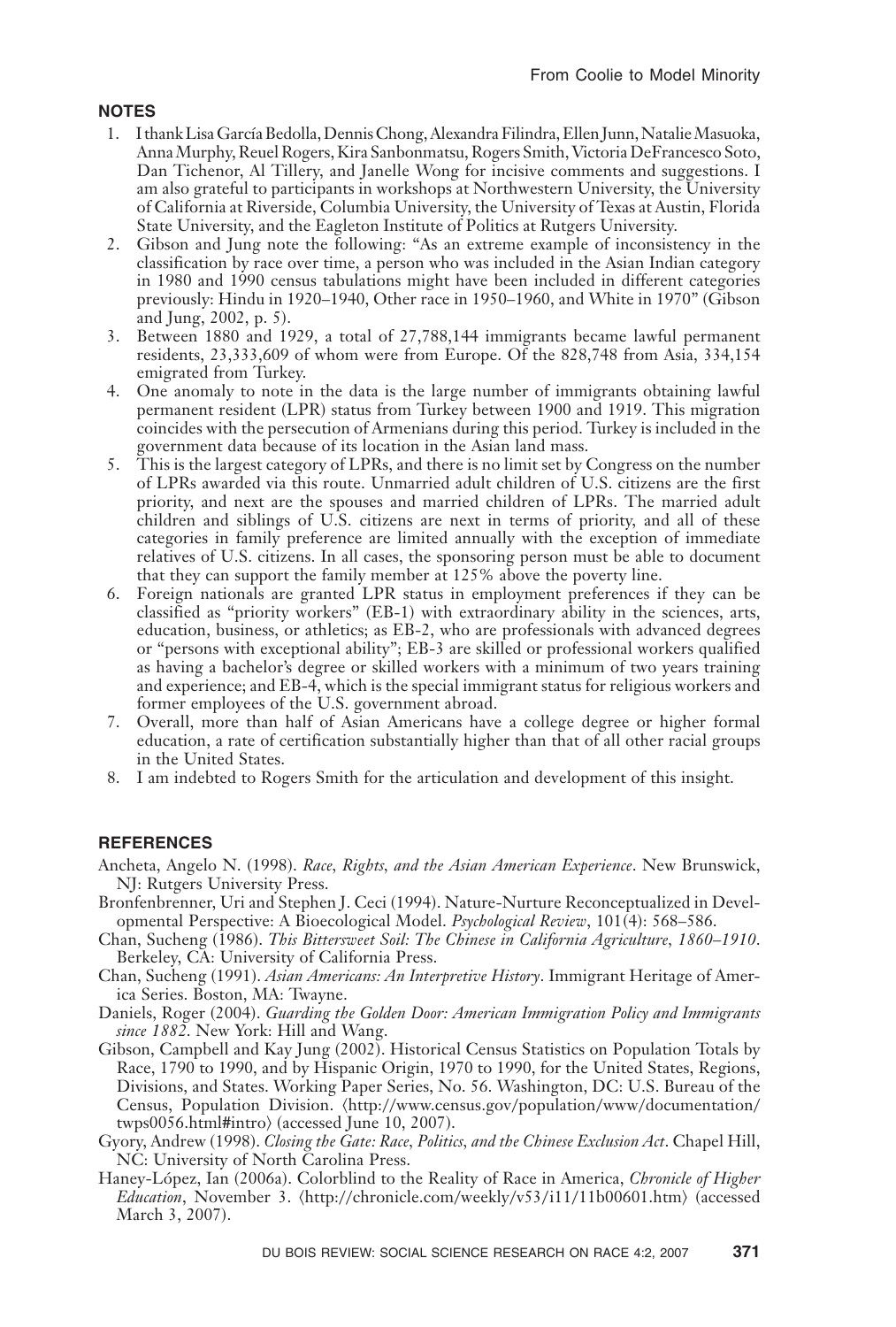- Haney-López, Ian (2006b). *White by Law: The Legal Construction of Race*. New York: NYU Press.
- Hattam, Victoria (2004). Ethnicity: An American Genealogy. In Nancy Foner and George M. Fredrickson (Eds.), *Not Just Black and White: Historical and Contemporary Perspectives on Immigration, Race, and Ethnicity in the United States*, pp. 42–60. New York: Russell Sage Foundation.
- Huntington, Samuel (2004). *Who Are We? The Challenges to America's National Identity*. New York: Simon and Schuster.
- Junn, Jane and Natalie Masuoka (forthcoming). Asian American Identity: Shared Racial Status and Political Context. *Perspectives on Politics*.
- Kim, Claire Jean ~1999!. The Racial Triangulation of Asian Americans. *Politics and Society*,  $27(1): 105-138.$
- Kim, Claire Jean (2000). *Bitter Fruit: The Politics of Black-Korean Conflict in New York City*. New Haven, CT: Yale University Press.
- King, Desmond S. (2000). *Making Americans: Immigration, Race, and the Origins of the Diverse Democracy*. Cambridge, MA: Harvard University Press.

Kwong, Peter (1987). *The New Chinatown*. New York: Hill and Wang.

- Lee, Erika (2003). *At America's Gates: Chinese Immigration during the Exclusion Era, 1882–1943*. Chapel Hill, NC: University of North Carolina Press.
- Lee, Erika (2004). American Gatekeeping: Race and Immigration Law in the Twentieth Century. In Nancy Foner and George M. Fredrickson (Eds.), *Not Just Black and White: Historical and Contemporary Perspectives on Immigration, Race, and Ethnicity in the United States*, pp. 119–144. New York: Russell Sage Foundation.
- Lee, Robert G. ~1999!. *Orientals: Asian Americans in Popular Culture*. Philadelphia, PA: Temple University Press.
- Lieberman, Evan S. (2003). *Race and Regionalism in the Politics of Taxation in Brazil and South Africa*. Cambridge Studies in Comparative Politics. Cambridge, UK: Cambridge University Press.
- Lowe, Lisa ~1996!. *Immigrant Acts: On Asian American Cultural Politics*. Durham, NC: Duke University Press.
- Marx, Anthony W. (1998). *Making Race and Nation: A Comparison of South Africa, the United States, and Brazil*. Cambridge, UK: Cambridge University Press.
- Miller, Stuart Creighton ~1969!. *The Unwelcome Immigrant: The American Image of the Chinese, 1785–1882*. Berkeley, CA: University of California Press.
- Mink, Gwendolyn ~1986!. *Old Labor and New Immigrants in American Political Development: Union, Party, and State, 1875–1920*. Ithaca, NY: Cornell University Press.
- Newton, Lina Y. (2008). *Illegal, Alien, or Immigrant: The Politics of Immigration Reform*. New York: NYU Press.
- Ngai, Mae M. (2004). *Impossible Subjects: Illegal Aliens and the Making of Modern America*. Princeton, NJ: Princeton University Press.
- Nobles, Melissa ~2000!. *Shades of Citizenship: Race and the Census in Modern Politics*. Stanford, CA: Stanford University Press.
- Parrish, Michael E. (1982). Earl Warren and the American Judicial Tradition, *American Bar* Foundation Research Journal, 7(4): 1179–1188.
- Pew Hispanic Center (2008). Statistical Portrait of the Foreign-Born Population in the United States, 2006, January 23.  $\hbar$ ttp://pewhispanic.org/factsheets/factsheet.php? FactsheetID=36 $\rangle$  (accessed April 16, 2008).
- Pfaelzer, Jean (2007). *Driven Out: The Forgotten War Against Chinese Americans*. New York: Random House.
- Phinney, Jean S. (2005). Ethnic Identity in Late Modern Times: A Response to Rattansi and Phoenix. *Identity*, 5(2): 187-194.
- Prewitt, Kenneth (2004). The Census Counts, the Census Classifies. In Nancy Foner and George M. Fredrickson (Eds.), *Not Just Black and White: Historical and Contemporary Perspectives on Immigration, Race, and Ethnicity in the United States*, pp. 145–166. New York: Russell Sage Foundation.
- Rodríguez, Clara E. (2000). *Changing Race: Latinos, the Census, and the History of Ethnicity in the United States*. New York: New York University Press.
- Rushton, J. Philippe (1995). *Race, Evolution, and Behavior: A Life History Perspective*. New Brunswick, NJ: Transaction Publishers.
- Saito, Leland T. (1998). *Race and Politics: Asian Americans, Latinos, and Whites in a Los Angeles Suburb*. Urbana, IL: University of Illinois Press.